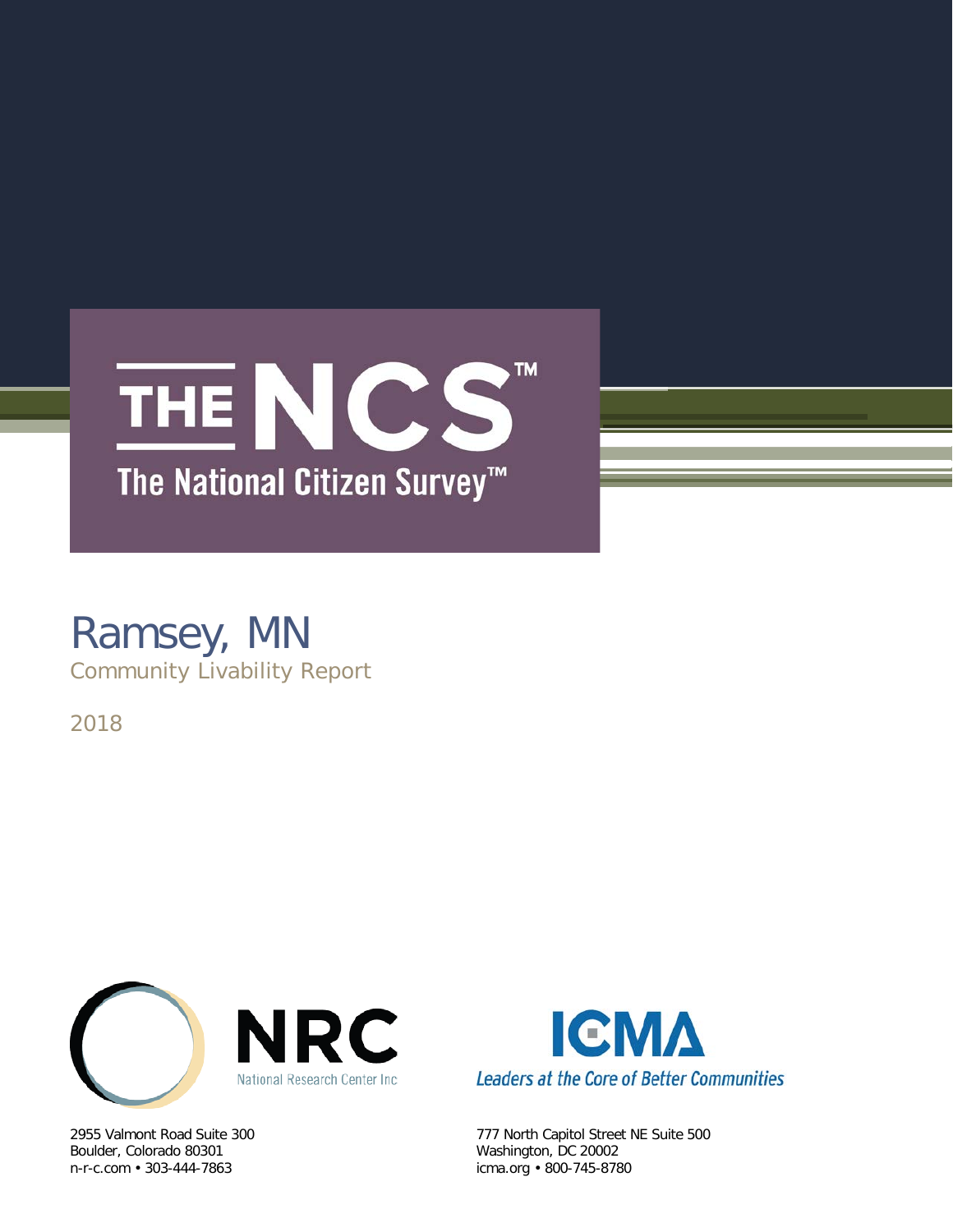# **Contents**



The National Citizen Survey™ © 2001-2018 National Research Center, Inc.

The NCS™ is presented by NRC in collaboration with ICMA.

NRC is a charter member of the AAPOR Transparency Initiative, providing clear disclosure of our sound and ethical survey research practices.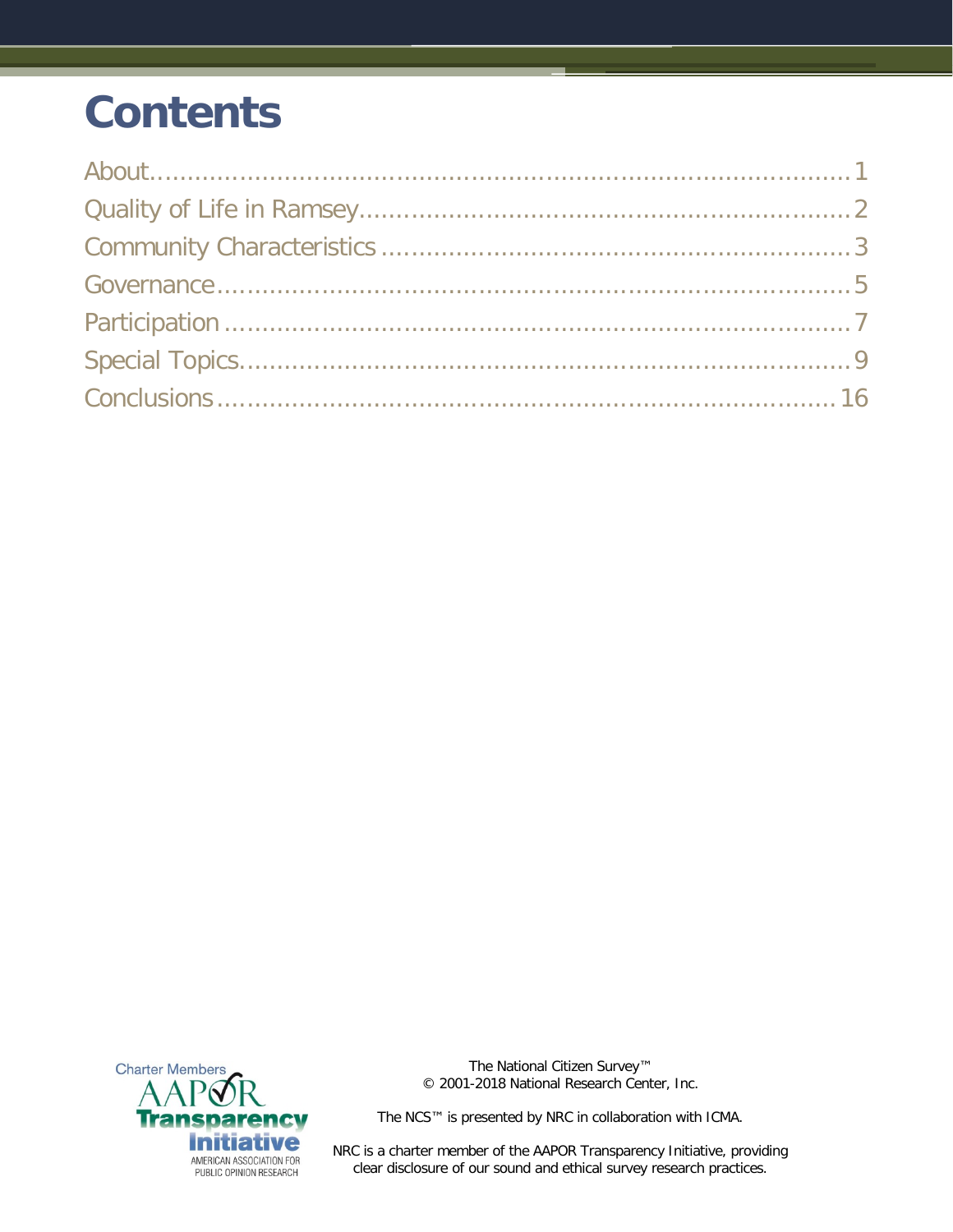### <span id="page-2-0"></span>**About**

The National Citizen Survey™ (The NCS) report is about the "livability" of Ramsey. The phrase "livable community" is used here to evoke a place that is not simply habitable, but that is desirable. It is not only where people do live, but where they want to live.

Great communities are partnerships of the government, private sector, community-based organizations and residents, all geographically connected. The NCS captures residents' opinions within the three pillars of a community (Community Characteristics, Governance and Participation) across eight central facets of community (Safety, Mobility, Natural Environment, Built Environment, Economy, Recreation and Wellness, Education and Enrichment and Community Engagement).

The Community Livability Report provides the opinions of a representative sample of 465 residents of the City of Ramsey. The margin of error around any reported percentage is 5% for all respondents. The full description of methods used to garner these opinions can be found in the *Technical Appendices* provided under separate cover.

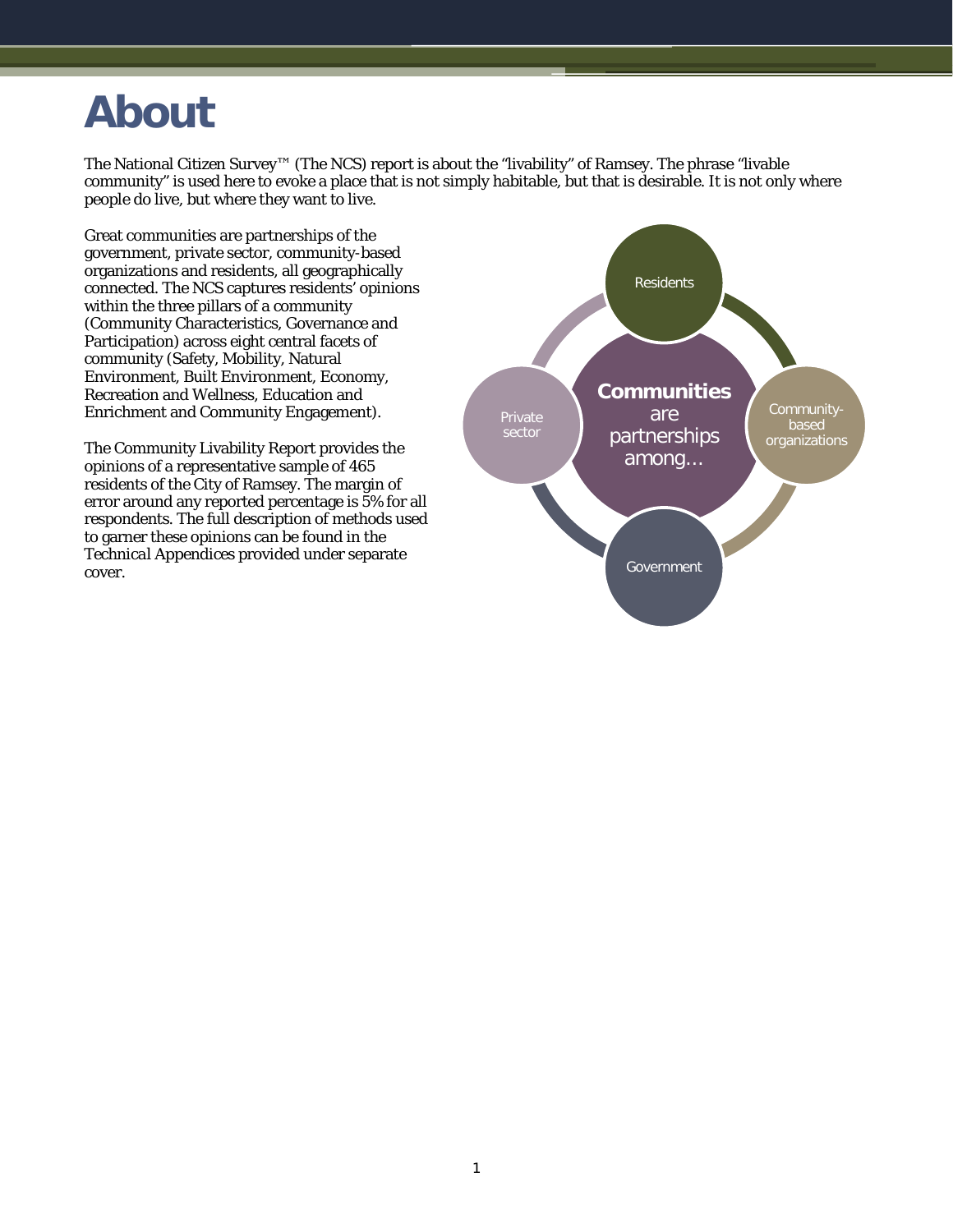# <span id="page-3-0"></span>**Quality of Life in Ramsey**

About 8 in 10 residents rated the quality of life in Ramsey as excellent or good. This was similar to ratings given in other communities across the nation (see Appendix B of the *Technical Appendices* provided under separate cover).

Shown below are the eight facets of community. The color of each community facet summarizes how residents rated it across the three sections of the survey that represent the pillars of a community – Community Characteristics, Governance and Participation. When most **Overall Quality of Life**



ratings across the three pillars were higher than the benchmark, the color for that facet is the darkest shade; when most ratings were lower than the benchmark, the color is the lightest shade. A mix of ratings (higher and lower than the benchmark) results in a color between the extremes.

In addition to a summary of ratings, the image below includes one or more stars to indicate which community facets were the most important focus areas for the community. As in 2016, residents identified Safety and Economy as priorities for the Ramsey community in the coming two years. All facets of community livability were rated positively and similar to the national benchmark. This overview of the key aspects of community quality provides a quick summary of where residents see exceptionally strong performance and where performance offers the greatest opportunity for improvement. Linking quality to importance offers community members and leaders a view into the characteristics of the community that matter most and that seem to be working best.

Details that support these findings are contained in the remainder of this Livability Report, starting with the ratings for Community Characteristics, Governance and Participation and ending with results for Ramsey's unique questions.

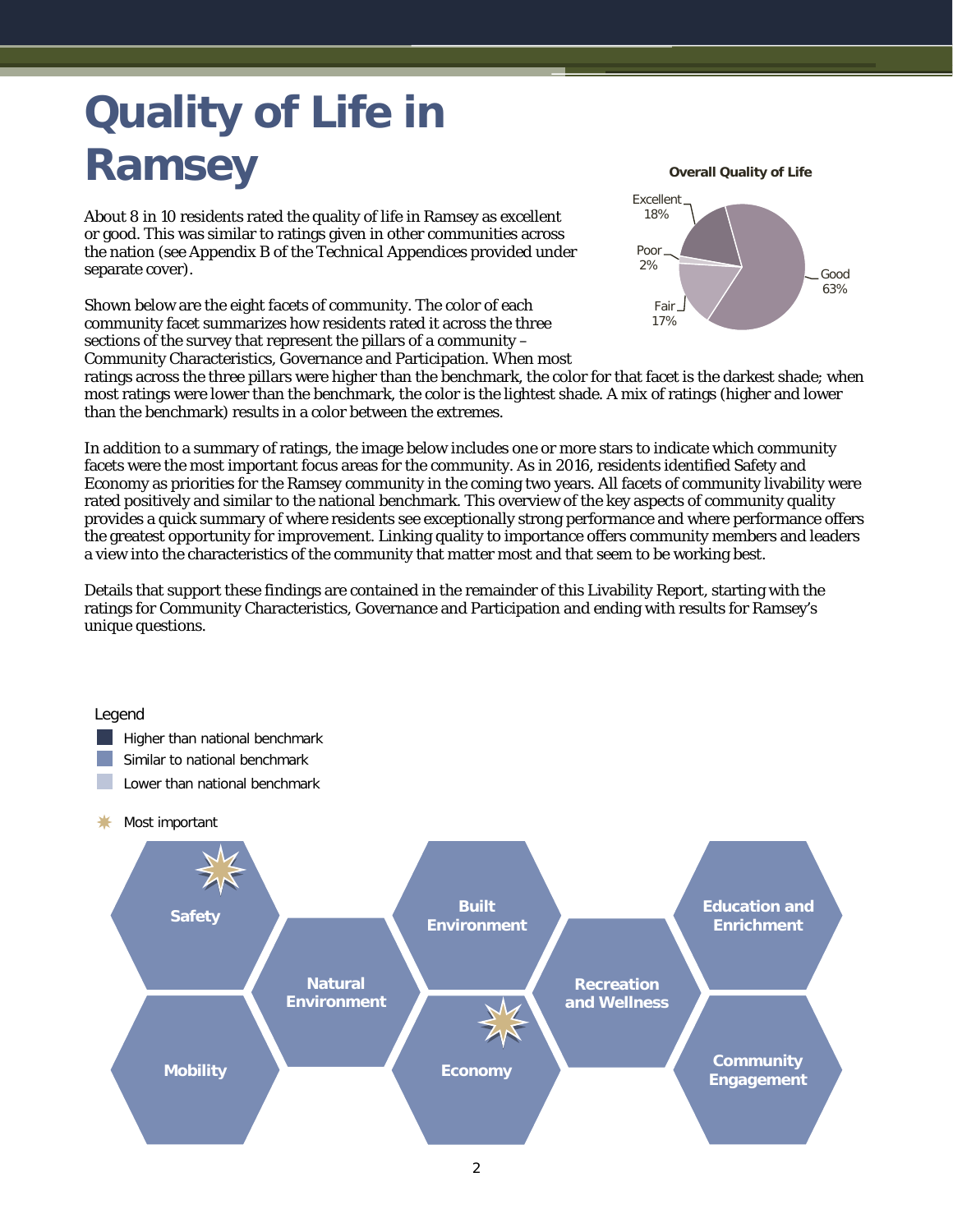## <span id="page-4-0"></span>**Community Characteristics**

#### What makes a community livable, attractive and a place where people want to be?

Overall quality of community life represents the natural ambience, services and amenities that make for an attractive community. How residents rate their overall quality of life is an indicator of the overall health of a community. In the case of Ramsey, 85% rated the city as an excellent or good place to live. Respondents' ratings of Ramsey as a place to live were similar to ratings in other communities across the nation.

In addition to rating the city as a place to live, respondents rated several aspects of community quality including Ramsey as a place to raise children and to retire, their neighborhood as a place to live, the overall image or reputation of Ramsey and its overall appearance. While ratings for these aspects ranged from 55% to 87% excellent or good, all community quality ratings were similar to those given elsewhere.

Delving deeper into Community Characteristics, survey respondents rated over 40 features of the community within the eight facets of Community Livability. Resident evaluations within the facets of Safety, Mobility and Natural Environment were positive and similar to the benchmark. In Built Environment, the rating for affordable quality housing was more positive than seen in other communities, while the rating for public places where people want to spend time was perceived as less positive. Other aspects that received ratings lower than the benchmark were recreational, education/enrichment and volunteer opportunities as well as several aspects within the facet of



Economy.

When compared to 2016, residents were more likely in 2018 to positively rate Ramsey as a place to retire, as well as employment and fitness opportunities and cultural/arts/music activities (for more information see the *Trends over Time* report under separate cover).

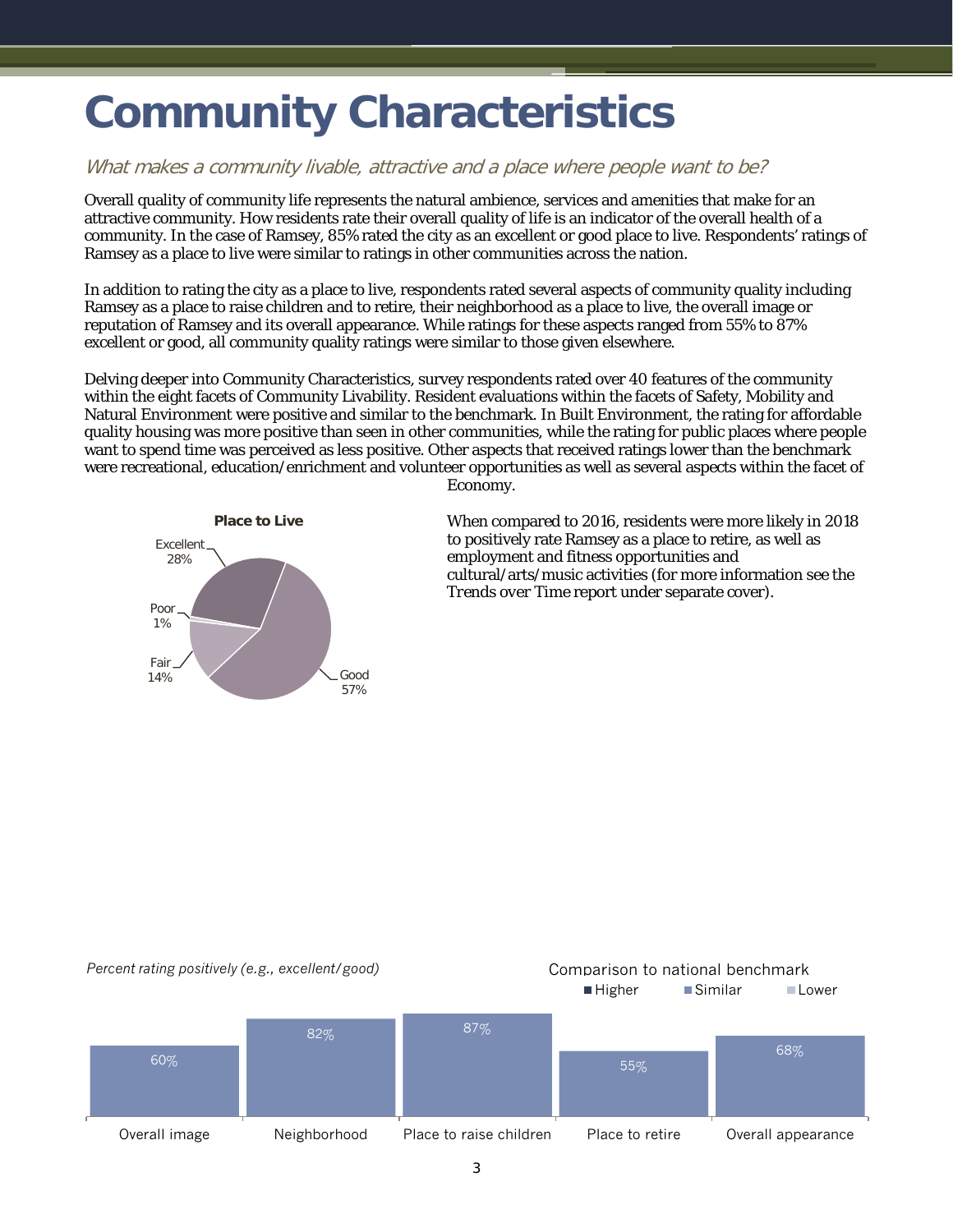Figure 1: Aspects of Community Characteristics

| (e.g., excellent/good,<br>90%<br>Overall feeling of safety<br>very/somewhat safe)<br>Safe in neighborhood<br>97%<br>96%<br>Ramsey's downtown/commercial areas during the day<br><b>MOBILITY</b><br>Overall ease of travel<br>69%<br>Paths and walking trails<br>69%<br>benchmark<br>Ease of walking<br>67%<br><b>Higher</b><br>Travel by bicycle<br>62%<br>69%<br>Travel by car<br>$\blacksquare$ Similar<br>Traffic flow<br>59%<br><b>Lower</b><br>NATURAL ENVIRONMENT<br>Overall natural environment<br>84%<br>Cleanliness<br>74%<br><b>BUILT ENVIRONMENT</b><br>Overall built environment<br>58%<br>New development in Ramsey<br>42%<br>Affordable quality housing<br>64%<br>Housing options<br>68%<br>Public places<br>51%<br><b>ECONOMY</b><br>Overall economic health<br>54%<br>Vibrant downtown/commercial area<br>20%<br><b>Business and services</b><br>46%<br>Cost of living<br>50%<br>Shopping opportunities<br>20%<br>Employment opportunities<br>31%<br>Place to visit<br>39%<br>Place to work<br>50%<br><b>RECREATION AND WELLNESS</b><br>Health and wellness<br>59%<br>Recreational opportunities<br>50%<br>64%<br>Fitness opportunities<br>EDUCATION AND ENRICHMENT<br>Education and enrichment opportunities<br>53%<br>Cultural/arts/music activities<br>44%<br>Adult education<br>52%<br>K-12 education<br>71%<br>Child care/preschool<br>61%<br><b>COMMUNITY ENGAGEMENT</b><br>Opportunities to participate in community matters<br>51%<br>Opportunities to volunteer<br>49% | Percent rating positively | <b>SAFETY</b> |  |  |  |
|-------------------------------------------------------------------------------------------------------------------------------------------------------------------------------------------------------------------------------------------------------------------------------------------------------------------------------------------------------------------------------------------------------------------------------------------------------------------------------------------------------------------------------------------------------------------------------------------------------------------------------------------------------------------------------------------------------------------------------------------------------------------------------------------------------------------------------------------------------------------------------------------------------------------------------------------------------------------------------------------------------------------------------------------------------------------------------------------------------------------------------------------------------------------------------------------------------------------------------------------------------------------------------------------------------------------------------------------------------------------------------------------------------------------------------------------------------------------------------------------------|---------------------------|---------------|--|--|--|
|                                                                                                                                                                                                                                                                                                                                                                                                                                                                                                                                                                                                                                                                                                                                                                                                                                                                                                                                                                                                                                                                                                                                                                                                                                                                                                                                                                                                                                                                                                 |                           |               |  |  |  |
|                                                                                                                                                                                                                                                                                                                                                                                                                                                                                                                                                                                                                                                                                                                                                                                                                                                                                                                                                                                                                                                                                                                                                                                                                                                                                                                                                                                                                                                                                                 |                           |               |  |  |  |
|                                                                                                                                                                                                                                                                                                                                                                                                                                                                                                                                                                                                                                                                                                                                                                                                                                                                                                                                                                                                                                                                                                                                                                                                                                                                                                                                                                                                                                                                                                 |                           |               |  |  |  |
|                                                                                                                                                                                                                                                                                                                                                                                                                                                                                                                                                                                                                                                                                                                                                                                                                                                                                                                                                                                                                                                                                                                                                                                                                                                                                                                                                                                                                                                                                                 |                           |               |  |  |  |
|                                                                                                                                                                                                                                                                                                                                                                                                                                                                                                                                                                                                                                                                                                                                                                                                                                                                                                                                                                                                                                                                                                                                                                                                                                                                                                                                                                                                                                                                                                 |                           |               |  |  |  |
|                                                                                                                                                                                                                                                                                                                                                                                                                                                                                                                                                                                                                                                                                                                                                                                                                                                                                                                                                                                                                                                                                                                                                                                                                                                                                                                                                                                                                                                                                                 | Comparison to national    |               |  |  |  |
|                                                                                                                                                                                                                                                                                                                                                                                                                                                                                                                                                                                                                                                                                                                                                                                                                                                                                                                                                                                                                                                                                                                                                                                                                                                                                                                                                                                                                                                                                                 |                           |               |  |  |  |
|                                                                                                                                                                                                                                                                                                                                                                                                                                                                                                                                                                                                                                                                                                                                                                                                                                                                                                                                                                                                                                                                                                                                                                                                                                                                                                                                                                                                                                                                                                 |                           |               |  |  |  |
|                                                                                                                                                                                                                                                                                                                                                                                                                                                                                                                                                                                                                                                                                                                                                                                                                                                                                                                                                                                                                                                                                                                                                                                                                                                                                                                                                                                                                                                                                                 |                           |               |  |  |  |
|                                                                                                                                                                                                                                                                                                                                                                                                                                                                                                                                                                                                                                                                                                                                                                                                                                                                                                                                                                                                                                                                                                                                                                                                                                                                                                                                                                                                                                                                                                 |                           |               |  |  |  |
|                                                                                                                                                                                                                                                                                                                                                                                                                                                                                                                                                                                                                                                                                                                                                                                                                                                                                                                                                                                                                                                                                                                                                                                                                                                                                                                                                                                                                                                                                                 |                           |               |  |  |  |
|                                                                                                                                                                                                                                                                                                                                                                                                                                                                                                                                                                                                                                                                                                                                                                                                                                                                                                                                                                                                                                                                                                                                                                                                                                                                                                                                                                                                                                                                                                 |                           |               |  |  |  |
|                                                                                                                                                                                                                                                                                                                                                                                                                                                                                                                                                                                                                                                                                                                                                                                                                                                                                                                                                                                                                                                                                                                                                                                                                                                                                                                                                                                                                                                                                                 |                           |               |  |  |  |
|                                                                                                                                                                                                                                                                                                                                                                                                                                                                                                                                                                                                                                                                                                                                                                                                                                                                                                                                                                                                                                                                                                                                                                                                                                                                                                                                                                                                                                                                                                 |                           |               |  |  |  |
|                                                                                                                                                                                                                                                                                                                                                                                                                                                                                                                                                                                                                                                                                                                                                                                                                                                                                                                                                                                                                                                                                                                                                                                                                                                                                                                                                                                                                                                                                                 |                           |               |  |  |  |
|                                                                                                                                                                                                                                                                                                                                                                                                                                                                                                                                                                                                                                                                                                                                                                                                                                                                                                                                                                                                                                                                                                                                                                                                                                                                                                                                                                                                                                                                                                 |                           |               |  |  |  |
|                                                                                                                                                                                                                                                                                                                                                                                                                                                                                                                                                                                                                                                                                                                                                                                                                                                                                                                                                                                                                                                                                                                                                                                                                                                                                                                                                                                                                                                                                                 |                           |               |  |  |  |
|                                                                                                                                                                                                                                                                                                                                                                                                                                                                                                                                                                                                                                                                                                                                                                                                                                                                                                                                                                                                                                                                                                                                                                                                                                                                                                                                                                                                                                                                                                 |                           |               |  |  |  |
|                                                                                                                                                                                                                                                                                                                                                                                                                                                                                                                                                                                                                                                                                                                                                                                                                                                                                                                                                                                                                                                                                                                                                                                                                                                                                                                                                                                                                                                                                                 |                           |               |  |  |  |
|                                                                                                                                                                                                                                                                                                                                                                                                                                                                                                                                                                                                                                                                                                                                                                                                                                                                                                                                                                                                                                                                                                                                                                                                                                                                                                                                                                                                                                                                                                 |                           |               |  |  |  |
|                                                                                                                                                                                                                                                                                                                                                                                                                                                                                                                                                                                                                                                                                                                                                                                                                                                                                                                                                                                                                                                                                                                                                                                                                                                                                                                                                                                                                                                                                                 |                           |               |  |  |  |
|                                                                                                                                                                                                                                                                                                                                                                                                                                                                                                                                                                                                                                                                                                                                                                                                                                                                                                                                                                                                                                                                                                                                                                                                                                                                                                                                                                                                                                                                                                 |                           |               |  |  |  |
|                                                                                                                                                                                                                                                                                                                                                                                                                                                                                                                                                                                                                                                                                                                                                                                                                                                                                                                                                                                                                                                                                                                                                                                                                                                                                                                                                                                                                                                                                                 |                           |               |  |  |  |
|                                                                                                                                                                                                                                                                                                                                                                                                                                                                                                                                                                                                                                                                                                                                                                                                                                                                                                                                                                                                                                                                                                                                                                                                                                                                                                                                                                                                                                                                                                 |                           |               |  |  |  |
|                                                                                                                                                                                                                                                                                                                                                                                                                                                                                                                                                                                                                                                                                                                                                                                                                                                                                                                                                                                                                                                                                                                                                                                                                                                                                                                                                                                                                                                                                                 |                           |               |  |  |  |
|                                                                                                                                                                                                                                                                                                                                                                                                                                                                                                                                                                                                                                                                                                                                                                                                                                                                                                                                                                                                                                                                                                                                                                                                                                                                                                                                                                                                                                                                                                 |                           |               |  |  |  |
|                                                                                                                                                                                                                                                                                                                                                                                                                                                                                                                                                                                                                                                                                                                                                                                                                                                                                                                                                                                                                                                                                                                                                                                                                                                                                                                                                                                                                                                                                                 |                           |               |  |  |  |
|                                                                                                                                                                                                                                                                                                                                                                                                                                                                                                                                                                                                                                                                                                                                                                                                                                                                                                                                                                                                                                                                                                                                                                                                                                                                                                                                                                                                                                                                                                 |                           |               |  |  |  |
|                                                                                                                                                                                                                                                                                                                                                                                                                                                                                                                                                                                                                                                                                                                                                                                                                                                                                                                                                                                                                                                                                                                                                                                                                                                                                                                                                                                                                                                                                                 |                           |               |  |  |  |
|                                                                                                                                                                                                                                                                                                                                                                                                                                                                                                                                                                                                                                                                                                                                                                                                                                                                                                                                                                                                                                                                                                                                                                                                                                                                                                                                                                                                                                                                                                 |                           |               |  |  |  |
|                                                                                                                                                                                                                                                                                                                                                                                                                                                                                                                                                                                                                                                                                                                                                                                                                                                                                                                                                                                                                                                                                                                                                                                                                                                                                                                                                                                                                                                                                                 |                           |               |  |  |  |
|                                                                                                                                                                                                                                                                                                                                                                                                                                                                                                                                                                                                                                                                                                                                                                                                                                                                                                                                                                                                                                                                                                                                                                                                                                                                                                                                                                                                                                                                                                 |                           |               |  |  |  |
|                                                                                                                                                                                                                                                                                                                                                                                                                                                                                                                                                                                                                                                                                                                                                                                                                                                                                                                                                                                                                                                                                                                                                                                                                                                                                                                                                                                                                                                                                                 |                           |               |  |  |  |
|                                                                                                                                                                                                                                                                                                                                                                                                                                                                                                                                                                                                                                                                                                                                                                                                                                                                                                                                                                                                                                                                                                                                                                                                                                                                                                                                                                                                                                                                                                 |                           |               |  |  |  |
|                                                                                                                                                                                                                                                                                                                                                                                                                                                                                                                                                                                                                                                                                                                                                                                                                                                                                                                                                                                                                                                                                                                                                                                                                                                                                                                                                                                                                                                                                                 |                           |               |  |  |  |
|                                                                                                                                                                                                                                                                                                                                                                                                                                                                                                                                                                                                                                                                                                                                                                                                                                                                                                                                                                                                                                                                                                                                                                                                                                                                                                                                                                                                                                                                                                 |                           |               |  |  |  |
|                                                                                                                                                                                                                                                                                                                                                                                                                                                                                                                                                                                                                                                                                                                                                                                                                                                                                                                                                                                                                                                                                                                                                                                                                                                                                                                                                                                                                                                                                                 |                           |               |  |  |  |
|                                                                                                                                                                                                                                                                                                                                                                                                                                                                                                                                                                                                                                                                                                                                                                                                                                                                                                                                                                                                                                                                                                                                                                                                                                                                                                                                                                                                                                                                                                 |                           |               |  |  |  |
|                                                                                                                                                                                                                                                                                                                                                                                                                                                                                                                                                                                                                                                                                                                                                                                                                                                                                                                                                                                                                                                                                                                                                                                                                                                                                                                                                                                                                                                                                                 |                           |               |  |  |  |
|                                                                                                                                                                                                                                                                                                                                                                                                                                                                                                                                                                                                                                                                                                                                                                                                                                                                                                                                                                                                                                                                                                                                                                                                                                                                                                                                                                                                                                                                                                 |                           |               |  |  |  |
|                                                                                                                                                                                                                                                                                                                                                                                                                                                                                                                                                                                                                                                                                                                                                                                                                                                                                                                                                                                                                                                                                                                                                                                                                                                                                                                                                                                                                                                                                                 |                           |               |  |  |  |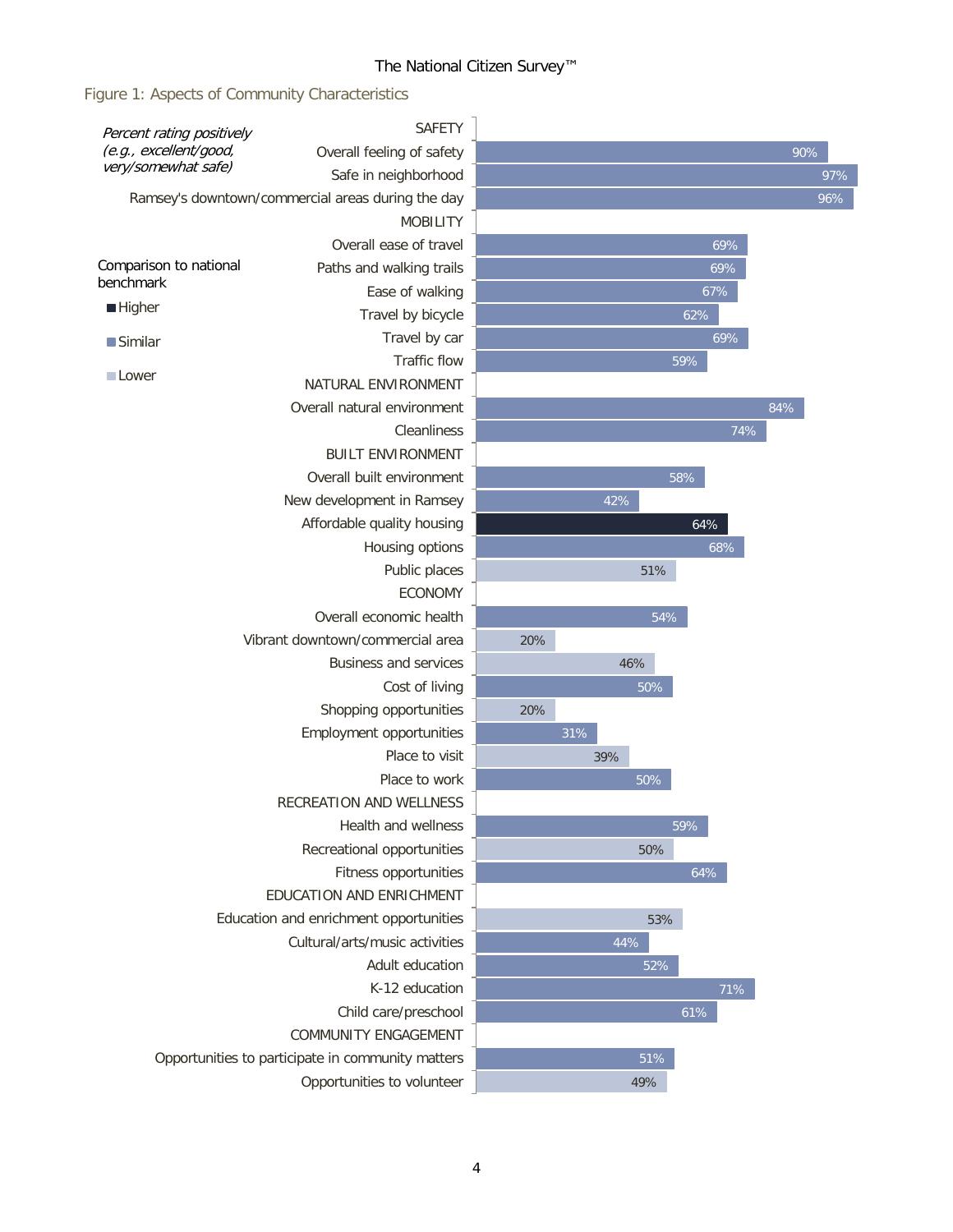### <span id="page-6-0"></span>**Governance**

#### How well does the government of Ramsey meet the needs and expectations of its residents?

The overall quality of the services provided by Ramsey as well as the manner in which these services are provided is a key component of how residents rate their quality of life. About three-quarters of residents gave positive reviews to the overall quality of City services while about 4 in 10 favorably rated the services provided by the Federal Government; both of these evaluations were similar to those observed elsewhere across the country.

Survey respondents also rated various aspects of Ramsey's leadership and governance. About 8 in 10 residents gave favorable marks to the customer service provided by the City, and roughly half were pleased with the remaining aspects of government performance. These ratings were all similar to the national benchmark and several trended up since 2016 (welcoming citizen involvement, confidence in City government, acting in the best interest of Ramsey and being honest).

Respondents evaluated over 30 individual services and amenities available in Ramsey. Most services were rated positively by a majority of respondents and were similar to ratings given in other communities. Several service evaluations improved from 2016 to 2018, including those for traffic signal timing, economic development and most aspects of Built Environment.

#### **Overall Quality of City Services**



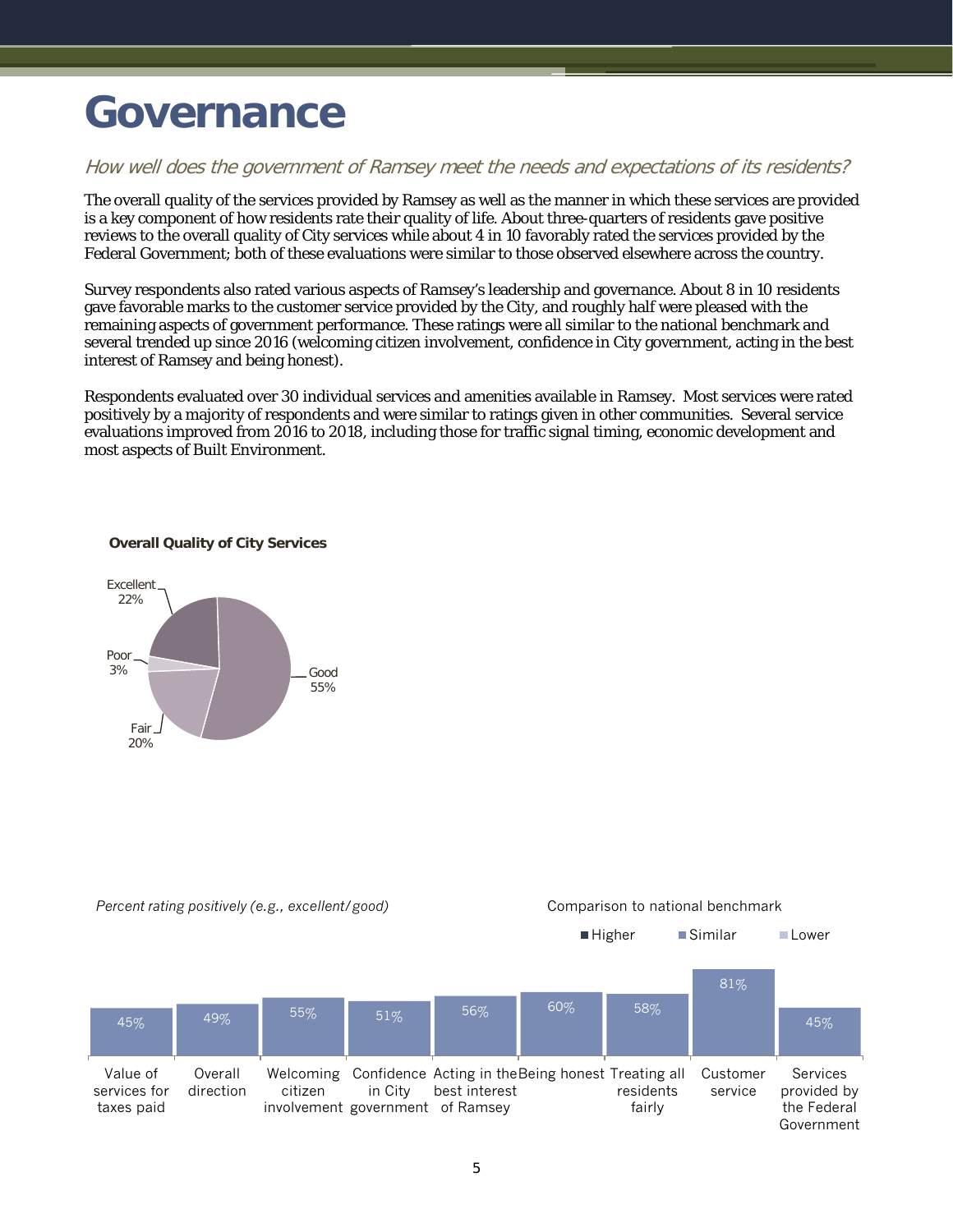#### Figure 2: Aspects of Governance

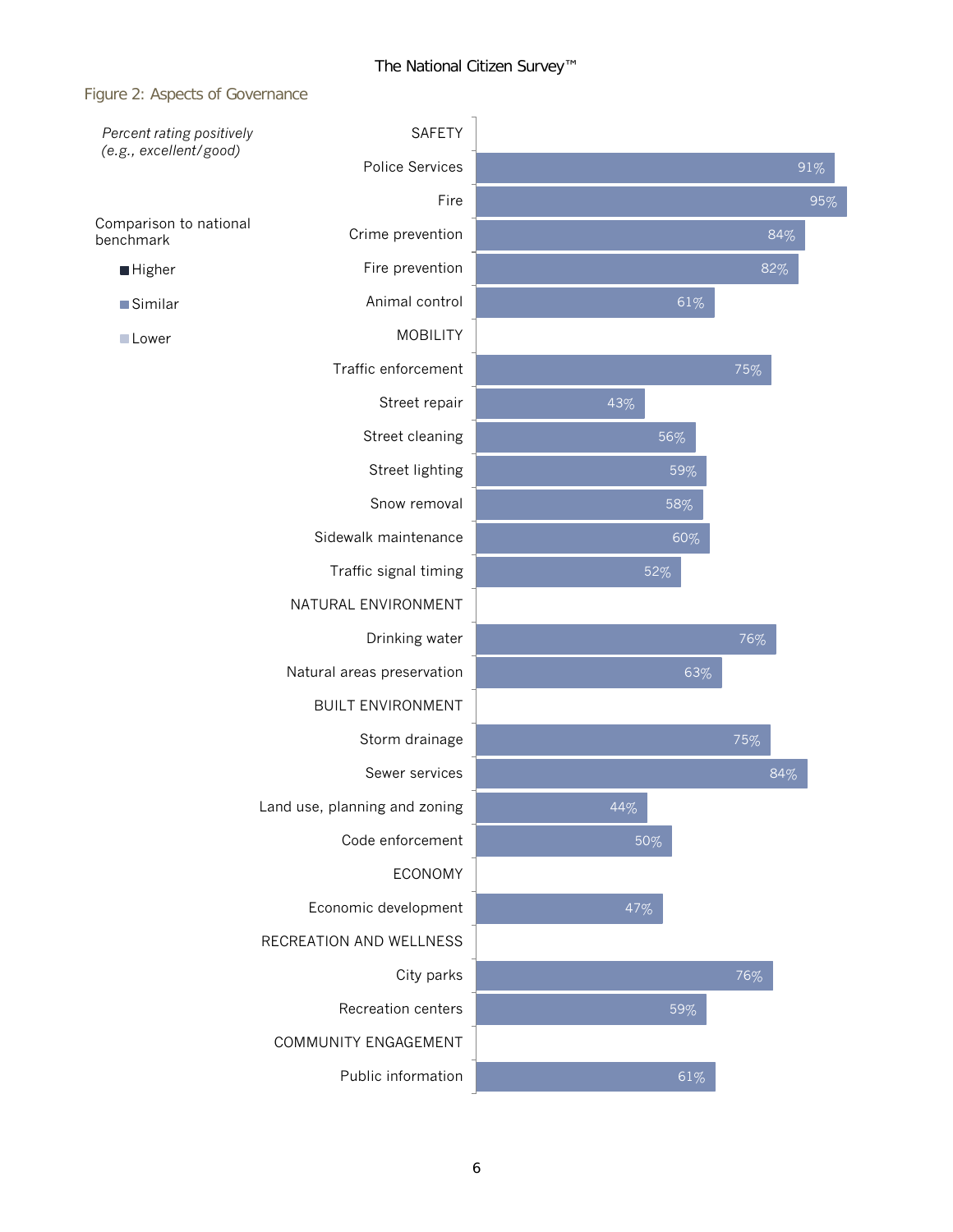# <span id="page-8-0"></span>**Participation**

#### Are the residents of Ramsey connected to the community and each other?

An engaged community harnesses its most valuable resource, its residents. The connections and trust among residents, government, businesses and other organizations help to create a sense of community, a shared sense of membership, belonging and history. About half of residents gave excellent or good marks to the sense of community in Ramsey, which was similar to ratings seen in other communities. More than 8 in 10 residents would recommend living in Ramsey to someone who asked and planned to remain there for the next five years; these ratings were also similar to the national benchmark.

The survey included over 30 activities and behaviors for which respondents indicated how often they participated in or performed each, if at all. Levels of participation tended to vary widely across the different facets, making the comparison to the benchmark (and to Ramsey's ratings over time) helpful for interpreting the results. Participation rates tended to be similar to the national benchmark for most items. However, Ramsey residents were more likely than those who lived in other communities to have recycled at home and to not feel they were under housing cost stress, but less likely to work in Ramsey, to have campaigned for an issue, cause or candidate or to have volunteered. Further, survey respondents were more likely in 2018 than in 2016 to believe the economy would positively impact their income and or to have attended a City-sponsored event.



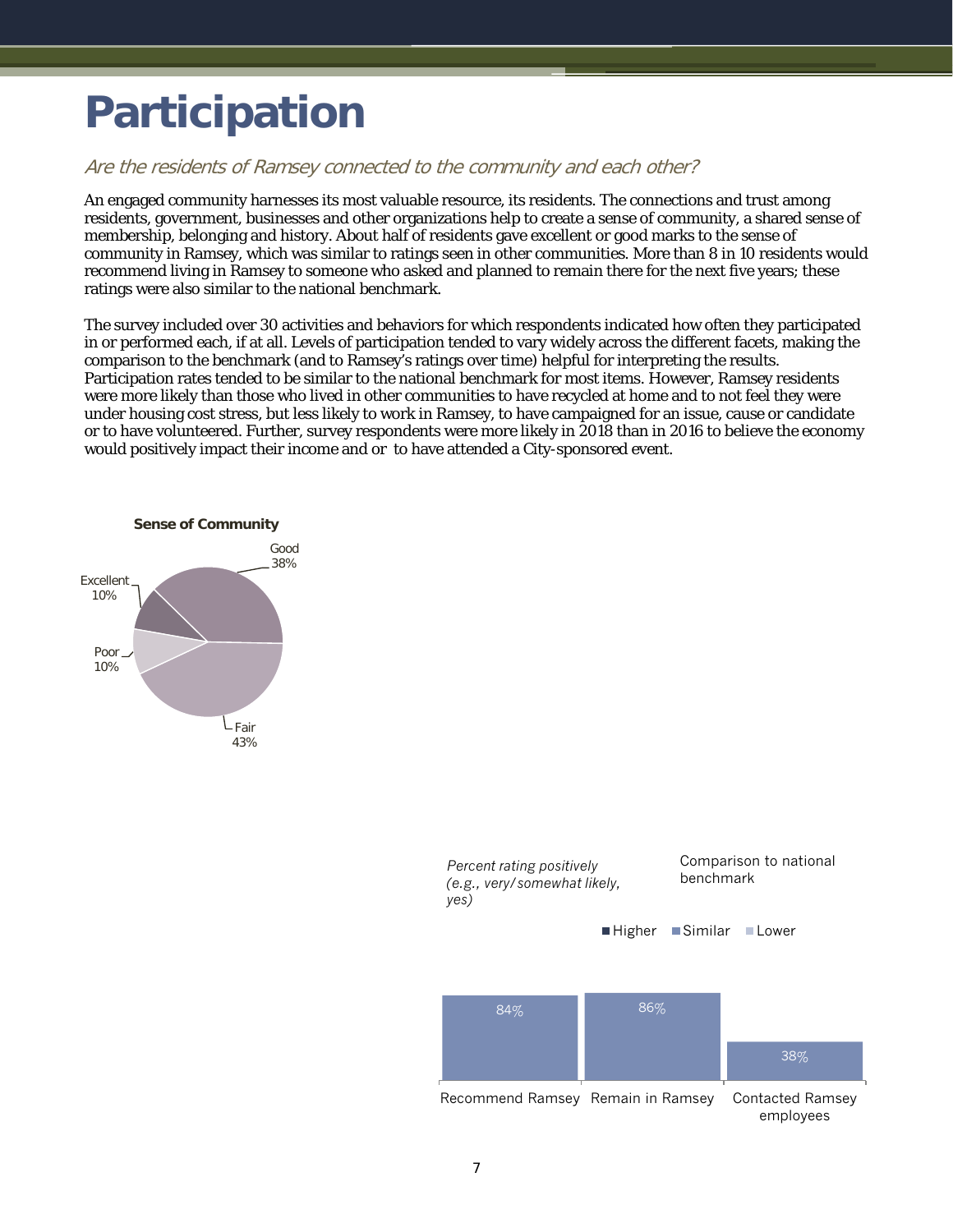#### Figure 3: Aspects of Participation

| Percent rating positively<br>(e.g., yes, more than | <b>SAFETY</b>                                         |        |        |     |     |     |
|----------------------------------------------------|-------------------------------------------------------|--------|--------|-----|-----|-----|
| once a month,<br>always/sometimes)                 | Did NOT report a crime                                |        |        |     | 81% |     |
|                                                    | Was NOT the victim of a crime                         |        |        |     |     | 94% |
|                                                    | <b>MOBILITY</b>                                       |        |        |     |     |     |
|                                                    | Used rail or public transportation instead of driving |        | $36\%$ |     |     |     |
| Comparison to national                             | Walked or biked instead of driving                    |        |        | 63% |     |     |
| benchmark<br><b>Higher</b>                         | NATURAL ENVIRONMENT                                   |        |        |     |     |     |
| Similar                                            | Recycled at home                                      |        |        |     |     | 97% |
| Lower                                              | <b>BUILT ENVIRONMENT</b>                              |        |        |     |     |     |
|                                                    | NOT under housing cost stress                         |        |        |     | 79% |     |
|                                                    | <b>ECONOMY</b>                                        |        |        |     |     |     |
|                                                    | Purchased goods or services in Ramsey                 |        |        |     |     | 88% |
|                                                    | Economy will have positive impact on income           |        | 40%    |     |     |     |
|                                                    | Work in Ramsey                                        | 22%    |        |     |     |     |
|                                                    | RECREATION AND WELLNESS                               |        |        |     |     |     |
|                                                    | Visited a City park                                   |        |        |     | 87% |     |
|                                                    | EDUCATION AND ENRICHMENT                              |        |        |     |     |     |
|                                                    | Attended a City-sponsored event                       |        | $50\%$ |     |     |     |
|                                                    | COMMUNITY ENGAGEMENT                                  |        |        |     |     |     |
|                                                    | Campaigned for an issue, cause or candidate           | 8%     |        |     |     |     |
|                                                    | Contacted Ramsey elected officials                    | $11\%$ |        |     |     |     |
|                                                    | Volunteered                                           | 20%    |        |     |     |     |
|                                                    | Attended a local public meeting                       | 14%    |        |     |     |     |
|                                                    | Watched a local public meeting                        | 17%    |        |     |     |     |
|                                                    | Voted in local elections                              |        |        |     | 82% |     |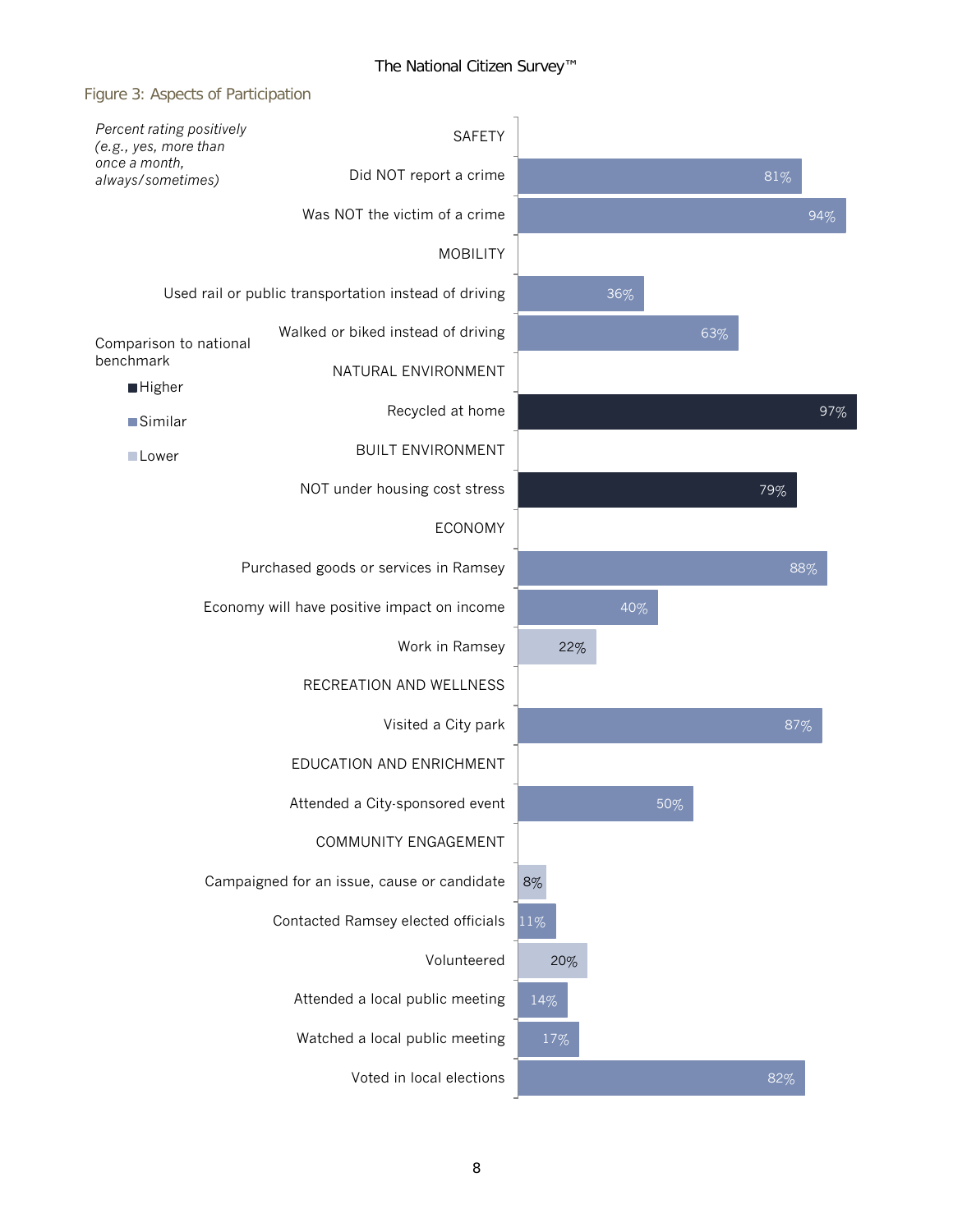# <span id="page-10-0"></span>**Special Topics**

The City of Ramsey included six questions of special interest on The NCS as well as several line additions to standard questions. Topic areas included sources of City information, changes to new or existing amenities, City priorities and funding options for street maintenance, among others.

Thinking about their feelings of safety after dark, roughly 9 in 10 residents indicated that they felt safe in their neighborhoods or in Ramsey's downtown/commercial areas after dark; very few residents felt unsafe in these areas.

### Figure 4: Line Additions to Question 4

Please rate how safe or unsafe you feel:



Slightly more than half of residents rated the overall condition of City maintained streets as excellent or good; about one-third thought the roads were in fair condition and 1 in 10 rated them as poor.

Figure 5: Line Addition to Question 5 Please rate the overall condition of City maintained streets:

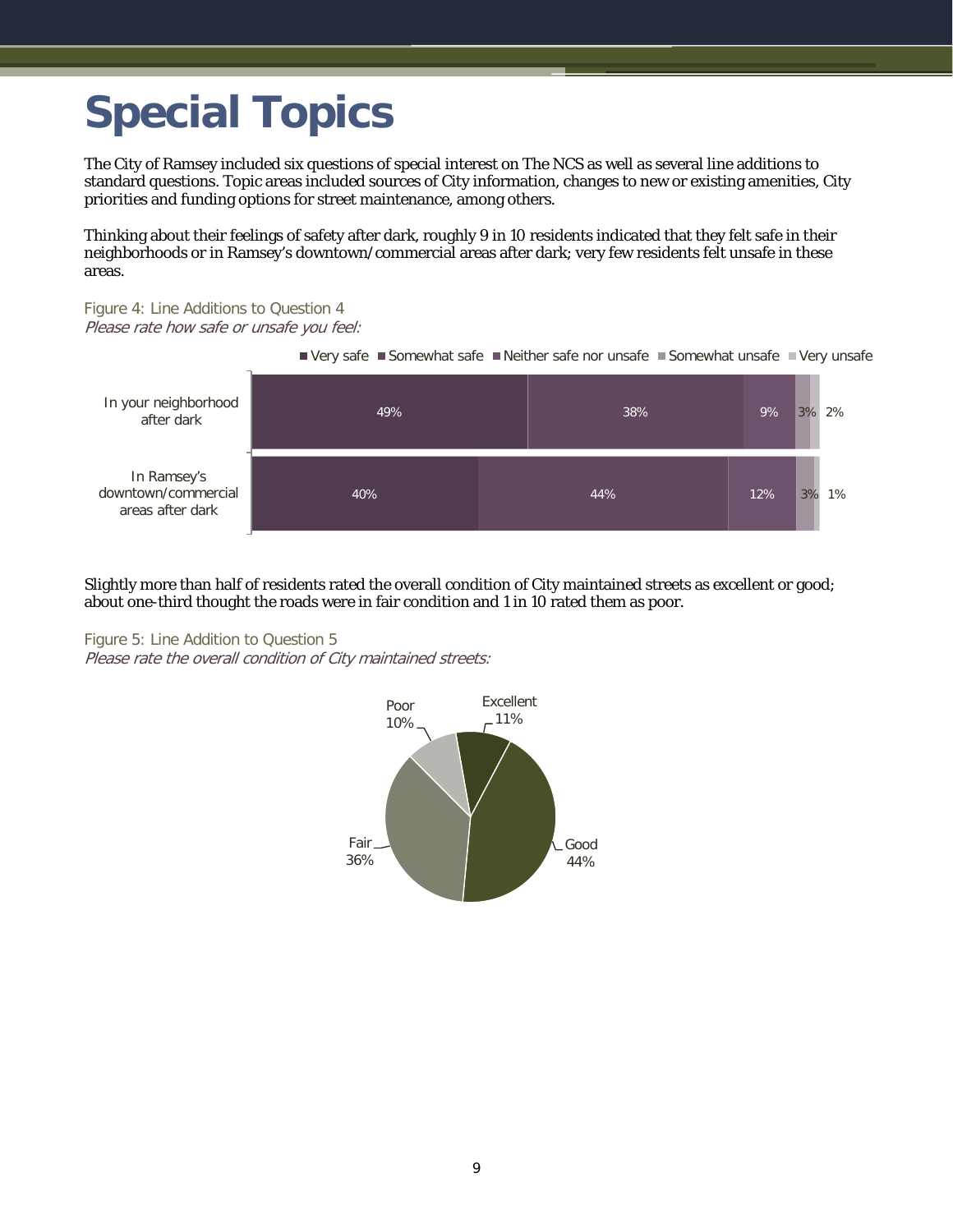#### About 7 in 10 residents assessed the quality of Ramsey trail maintenance as excellent or good. About one-quarter rated the quality of the trails as fair and less than 1 in 10 thought it was poor.

Figure 6: Line Addition to Question 10 Please rate the quality of trail maintenance in Ramsey:



Residents' sentiments toward the County and State governments were similar: about 6 in 10 thought each was excellent or good, 3 in 10 thought each was fair and 1 in 10 rated the governments as poor.



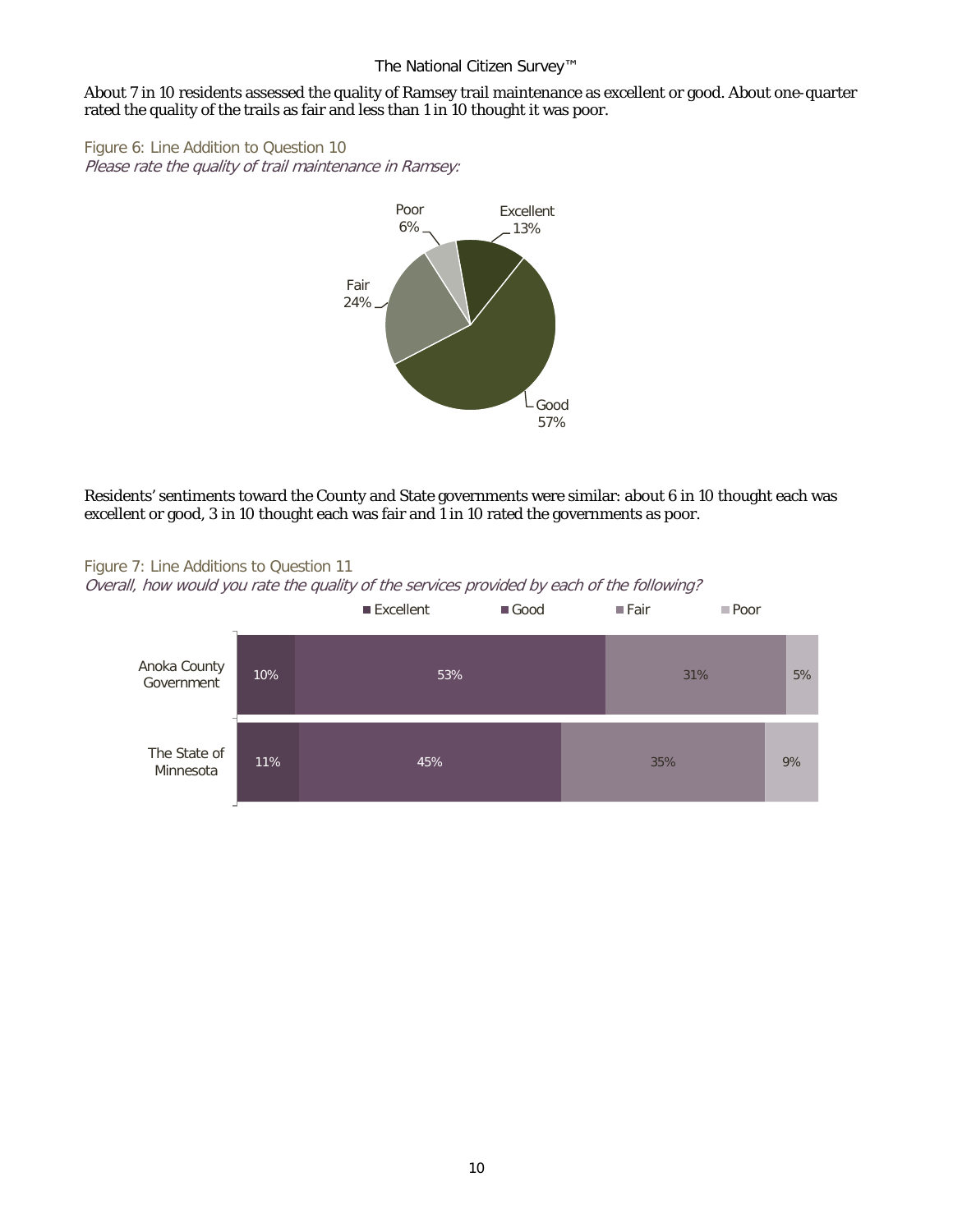When asked about the development and success of a Ramsey strategic plan, about half of residents thought that the Ramsey government had done an excellent or good job. Approximately 3 in 10 residents thought Ramsey had done a fair job on the plan and 2 in 10 rated it poorly.



Please rate the following categories of Ramsey government performance: Development and success of a strategic action plan



Residents evaluated a list of sources of City information and indicated whether they considered each to be a major, moderate, minor or not a source of information. About 8 in 10 residents used the City newsletter as a major or moderate information source and another 1 in 10 considered it a minor source. About half of residents used word-of-mouth or the City website as major or moderate sources of information and another 3 in 10 used each of these as a minor source. The least-utilized sources of City information were public meetings, City employees and cable television; less than half of residents used any of these modes as an information source.

#### Figure 9: Sources of City Information

To what extent are each of the following a source of information for you about Ramsey city government and its activities?

|                                        | Major source |            | Moderate source |     |     |            | Minor source |  | Not a source |    |
|----------------------------------------|--------------|------------|-----------------|-----|-----|------------|--------------|--|--------------|----|
| City newsletter (Ramsey<br>Resident)   |              |            | 59%             |     |     |            | 27%          |  | 10%          | 3% |
| Word-of-mouth                          | 12%          |            |                 | 40% |     |            | 30%          |  | 18%          |    |
| City website<br>(www.cityoframsey.com) |              | 16%        |                 | 34% |     |            | 31%          |  | 19%          |    |
| Local newspaper                        | 9%           |            | 27%             |     | 26% |            | 38%          |  |              |    |
| City social media (Facebook)           |              | 21%        | 24%             |     |     | 14%<br>42% |              |  |              |    |
| Public meetings                        | 4%           | 14%        |                 | 28% |     | 55%        |              |  |              |    |
| City employees                         | 4%           | 14%<br>25% |                 |     |     |            | 56%          |  |              |    |
| Cable television (QCTV)                | 2%<br>12%    |            | 19%             |     |     |            | 68%          |  |              |    |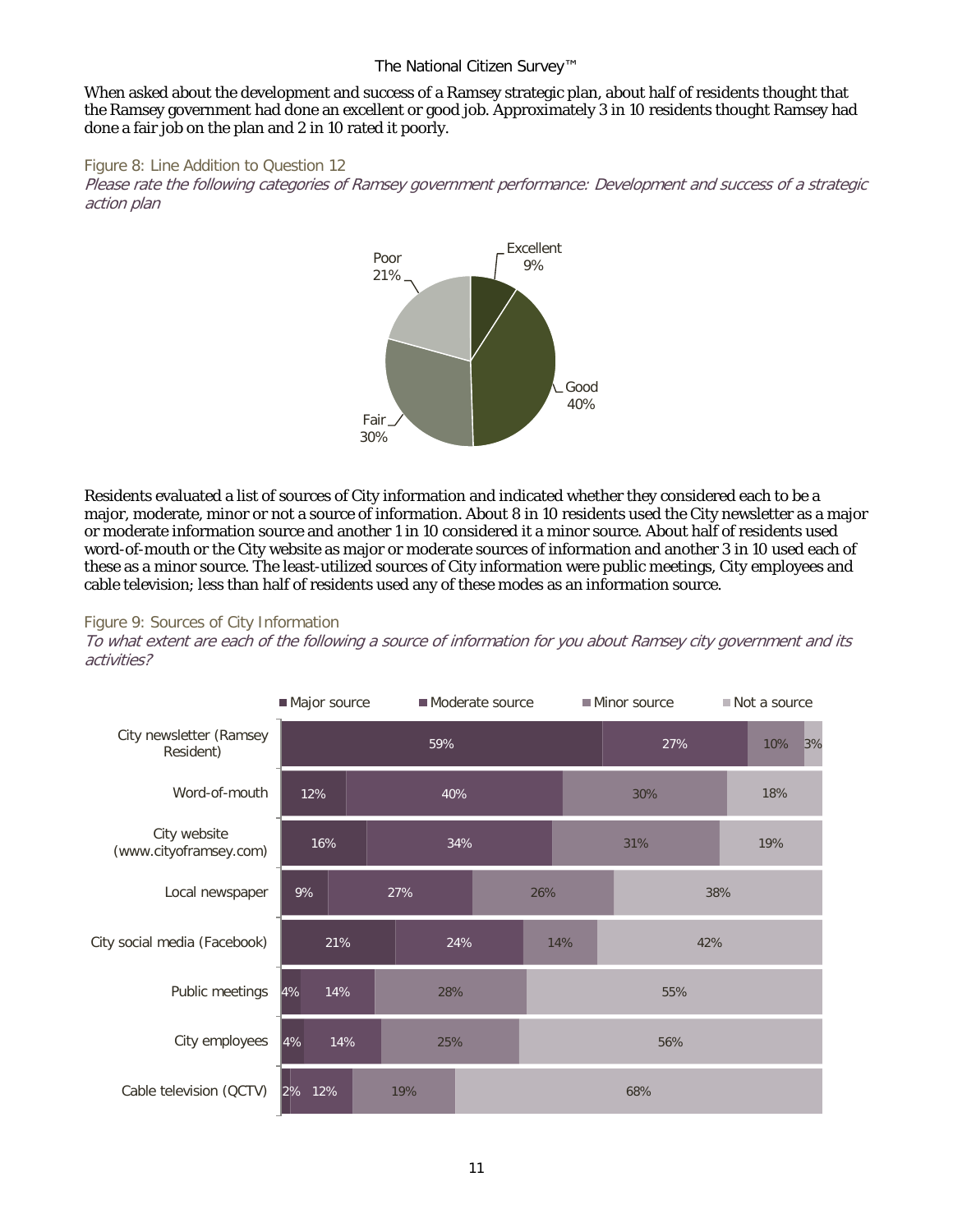When prompted about social media outlets, residents indicated they would be most likely to engage with the City in the future on Facebook (62% very or somewhat likely). In addition, about 4 in 10 would engage with the City on Nextdoor, one-quarter on Instagram and about 2 in 10 residents would be interested in engaging on the City Twitter feed.

#### Figure 10: Likelihood of Social Media Engagement

Please indicate how likely you would be, if at all, to engage with the City on the following social media platforms in the future:



Residents considered a list of City amenities and indicated the extent to which they would support or oppose the City investigating changes to each. Even though they were informed that changes to amenities could result in a tax increase, a strong majority of residents strongly or somewhat supported the City investigating each of the potential changes. Support was strongest for making improvements to existing/established parks and to existing trails as well as building new trails.

#### Figure 11: Support for Changes to City Amenities

Please indicate to what extent you support or oppose the city investigating the following changes to new or existing amenities, each of which could accordingly result in an increase to the tax levy:

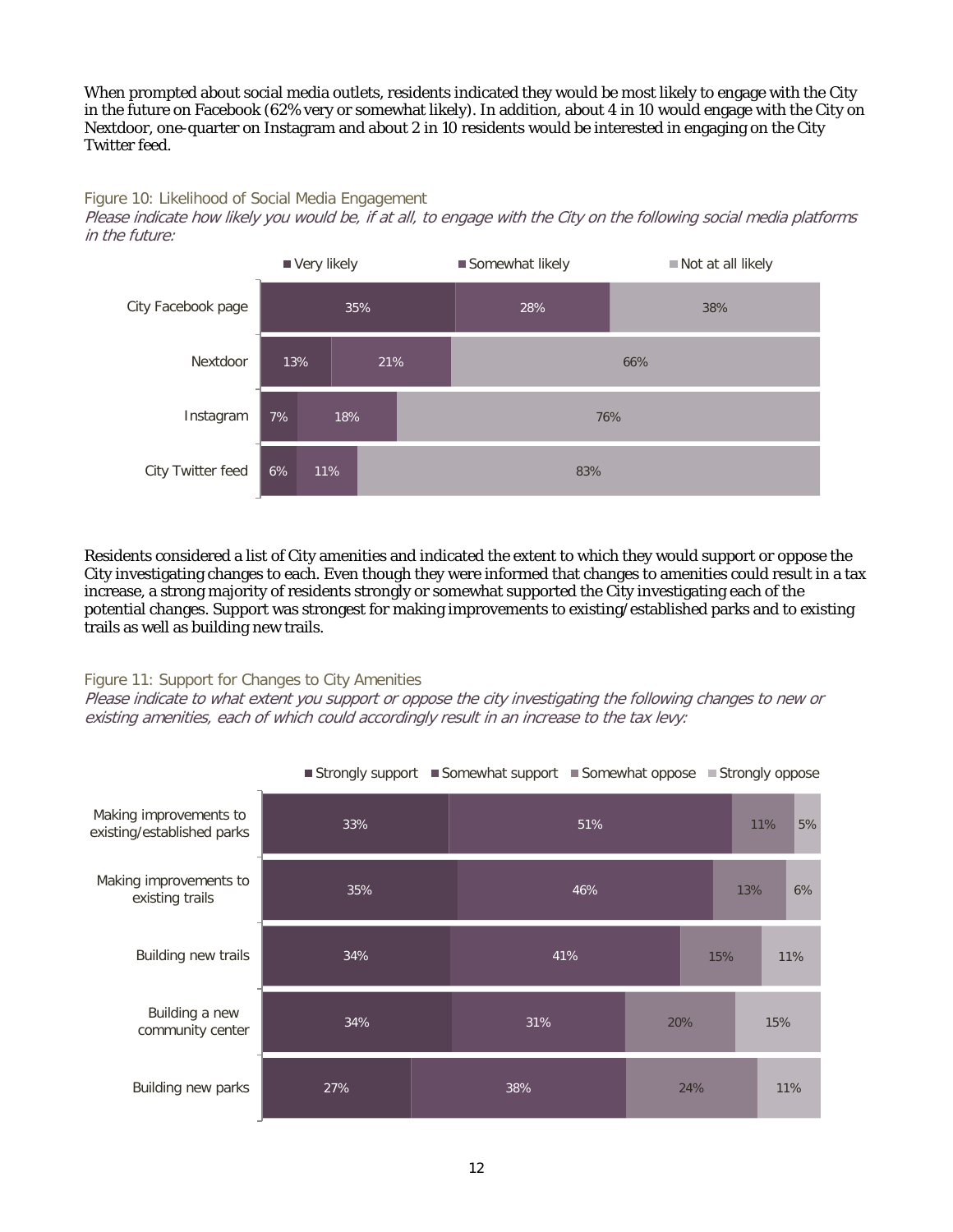Thinking about the importance of four City priorities, about 7 in 10 residents thought that balancing rural character and urban growth, creating a connected community and creating an active community were each essential or very important. Creating a positive learning environment was rated as at least very important by a majority of Ramsey residents

#### Figure 12: Importance of City Priorities

Please rate how important, if at all, you think each of the following priorities are for the City to focus on in the next five years:

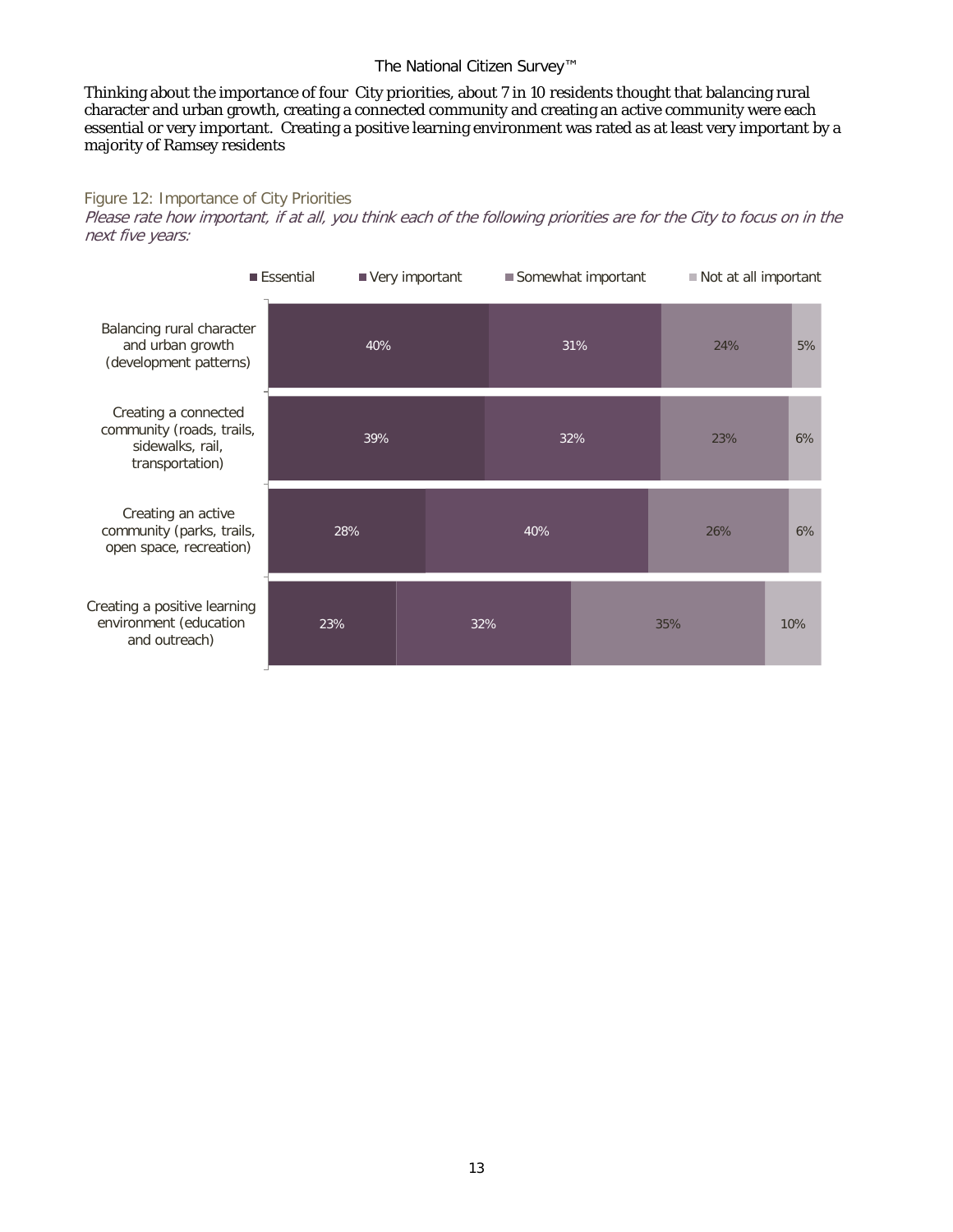Residents considered a list of news topics and indicated how interested they were in receiving information about each. About 8 in 10 residents were at least moderately interested in receiving information about events, road work, local business, public safety and recreation. Respondents were least interested in receiving information about Council and Commissions topics/agendas and getting involved/engagement opportunities; however, about 7 in 10 residents still expressed at least moderate interest in these topics.

#### Figure 13: Interest in City Information

How interested are you, if at all, in receiving information from the City about each of the following topics?

9% 11% 12% 13% 15% 22% 21% 22% 23% 24% 22% 19% 26% 30% 31% 34% 38% 38% 40% 39% 35% 36% 30% 31% 31% 28% 25% 25% 22% 26% 21% 19% 19% 16% 14% 10% 11% 9% 10% 8% 4% 13% 14% 12% 9% 9% 6% 4% 7% 4% Getting involved/engagement opportunities Council & Commissions topics/agendas Budget/performance measurements Lifestyle/community interest Real estate development projects Recreation Public safety Local businesses (e.g., new/expanded businesses, grand openings, etc.) Road work Events **■Extremely interested**  $\blacksquare$  **Very interested**  $\blacksquare$  **Moderately interested**  $\blacksquare$  **Slightly interested**  $\blacksquare$  **Not at all interested**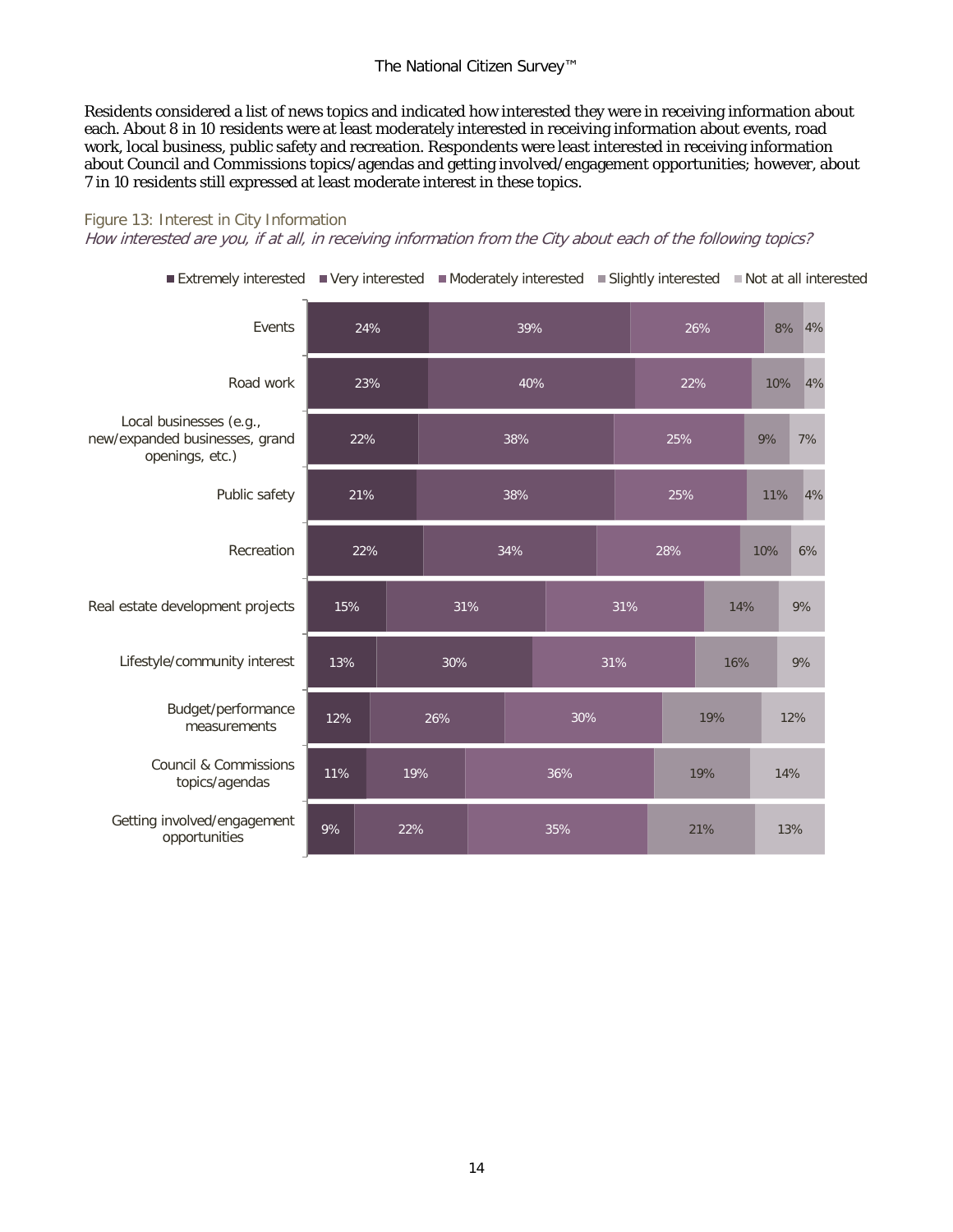For the final special interest question on the survey, residents indicated their level of support for three different funding options for City street maintenance. About 8 in 10 residents strongly or somewhat supported the current method of funding which requires 25% of funding by special assessments of benefitting properties. Residents indicated stronger opposition to the other two types of funding described (general property tax increases or utility fee increases).

#### Figure 14: Sources of Funding for City Street Maintenance

The City employs a long-term maintenance program to cost-effectively maintain all 175-plus miles of City streets. Currently, street reconstruction projects are funded 25% by special assessments levied against benefitting properties, and 75% by street reconstruction bonds, which are paid back using general property taxes. The City periodically evaluates funding sources for this on-going program. Please indicate the extent to which you would support or oppose the following funding sources:

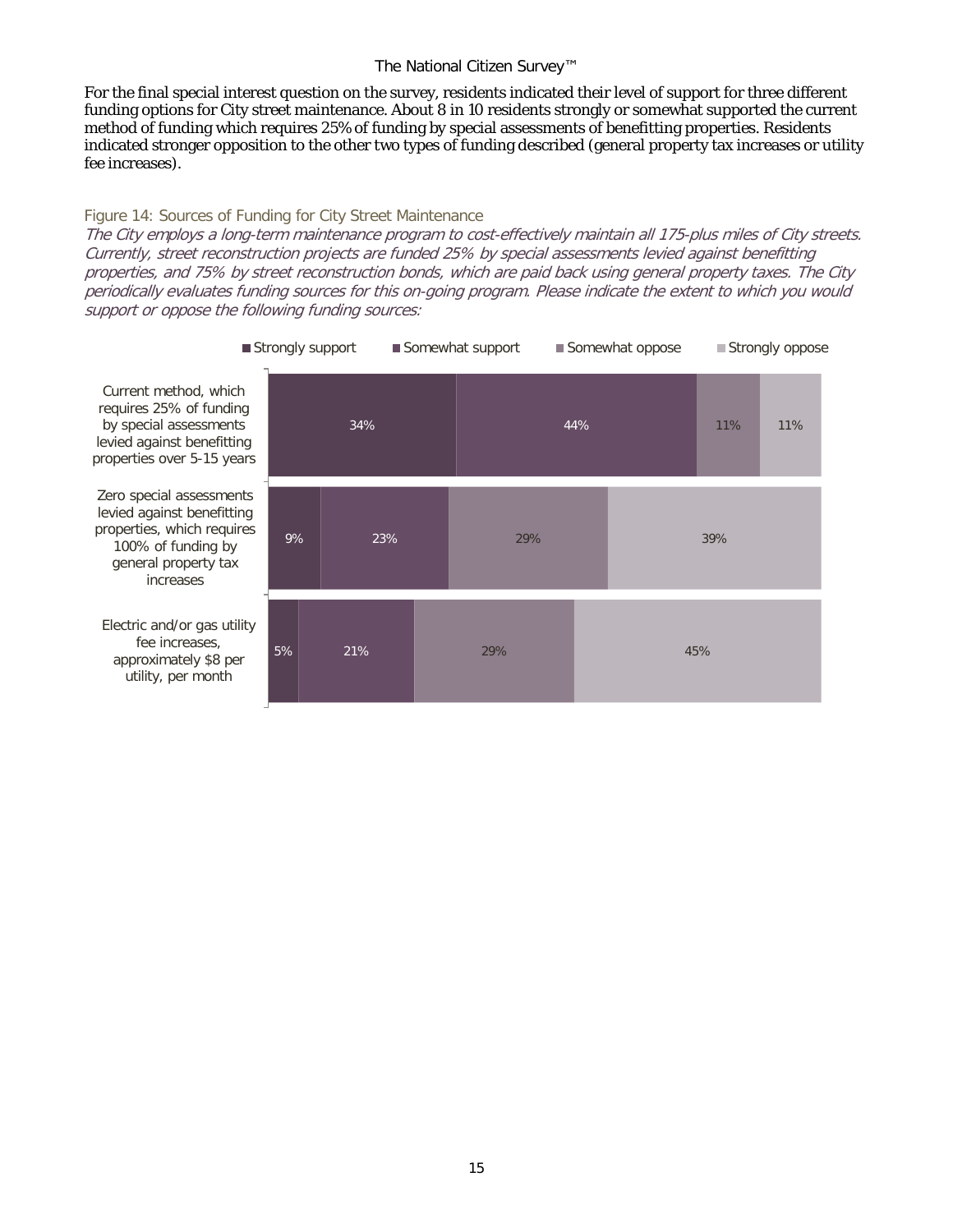## <span id="page-17-0"></span>**Conclusions**

#### **Resident satisfaction with City services and government performance is on the upswing.**

When presented with a series of questions about leadership and governance in Ramsey, about 8 in 10 residents gave favorable marks to the customer service provided by the City, and roughly half were pleased with items related to local government performance, including the value of services for taxes paid, the overall direction of the City and the job Ramsey government does at welcoming citizen involvement. These ratings were all similar to the national benchmark. Most notably, ratings for welcoming citizen involvement, overall confidence in City government, government acting in the best interest of Ramsey and being honest improved since 2016, demonstrating a positive increase in public trust. Further, ratings for select City services, such as traffic signal timing, land use, planning and zoning, and code enforcement also increased since the last survey iteration, and no services declined in ratings during that time.

#### **The Economy continues to be a priority for residents.**

As in 2016, residents indicated that the facet of Economy would be an important focus area for the City to address in the next two years. About half of residents gave favorable marks to the overall economic health of Ramsey, cost of living, the city as a place to work and economic development and these ratings were all similar to those given elsewhere. Further, resident sentiment toward employment opportunities and economic development improved since 2016, and more residents in 2018 believed that the economy would have a positive impact on their income in the next six months. Also, about 8 in 10 residents were quite interested in receiving information from the City about local business (e.g., new/expanded businesses, grand openings, etc.).

However, ratings for vibrant downtown area, overall quality of business and service establishments, shopping opportunities and Ramsey as a place to visit were lower than those seen in other communities across the country. While these ratings might be indicative of community support for greater economic development, it is important to note that balancing rural character and urban growth was identified as a key priority for the City in the upcoming five years.

#### **Residents support improvements to Mobility.**

About 6 in 10 residents or more gave positive ratings to most aspects of Mobility, including overall ease of travel, ease of travel by car, availability of paths and walking trails and traffic enforcement; these ratings were all similar to those given in other communities across the nation.

Road maintenance was important to residents with nearly 85% of respondents reporting they were interested in receiving information from the City about road work; the only type of information of greater interest related to community events. When asked about street maintenance funding, about 8 in 10 residents supported the current method of funding for City street maintenance, which requires 25% of funding by special assessments of benefitting properties.

Finally, connectivity is a priority for Ramsey residents. Seven in 10 residents thought that creating a connected community (roads, trails, sidewalks, rail, and transportation) was essential or very important to the future of the community. Further, when asked to consider a number of community enhancements (with a potential for a tax increase), a strong majority of residents supported the City making improvements to existing trails as well as building new trails.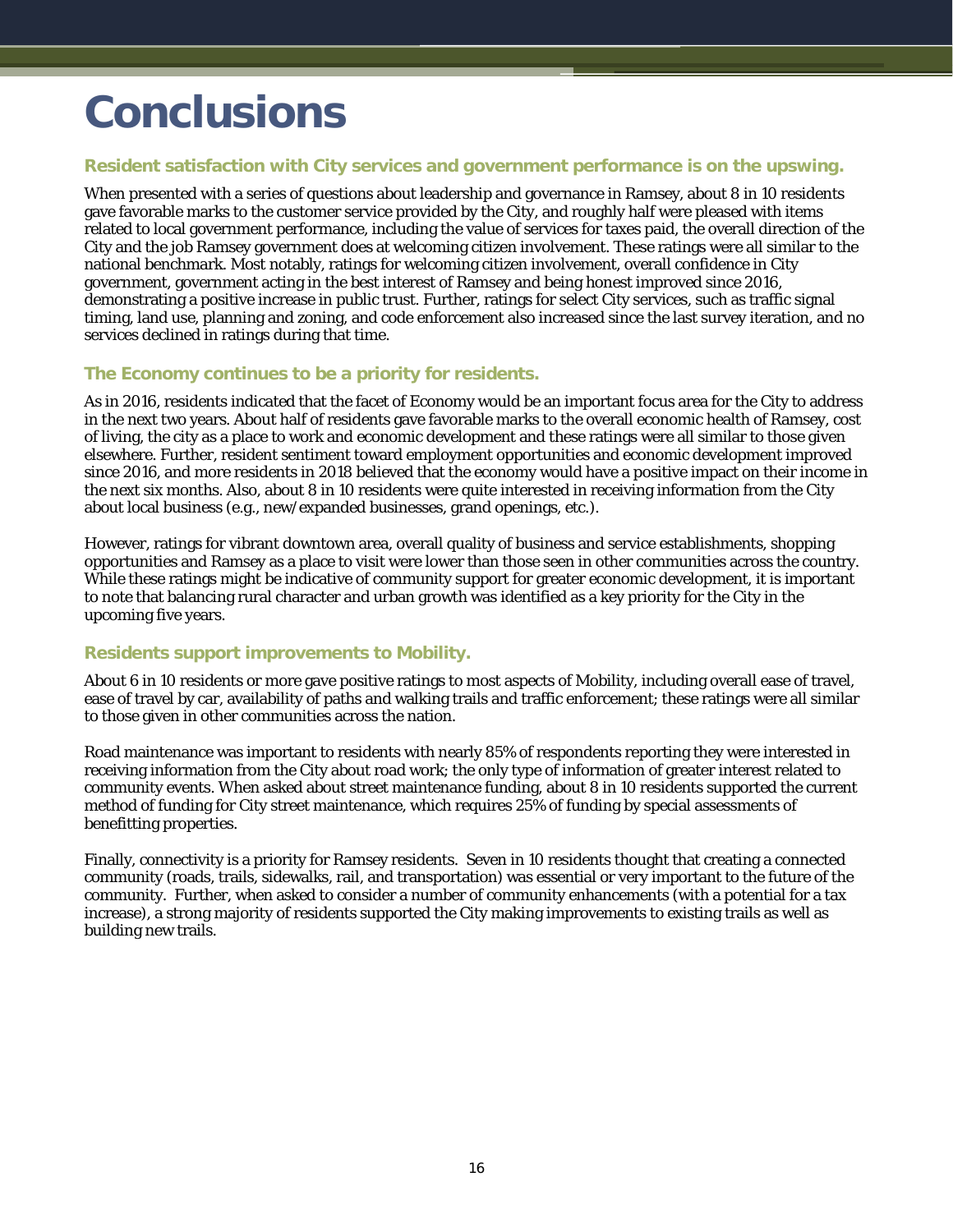

### Ramsey, MN Trends over Time

2018



Boulder, Colorado 80301 Washington, DC 20002<br>
n-r-c.com • 303-444-7863 (icma.org • 800-745-878



2955 Valmont Road Suite 300 777 North Capitol Street NE Suite 500 icma.org • 800-745-8780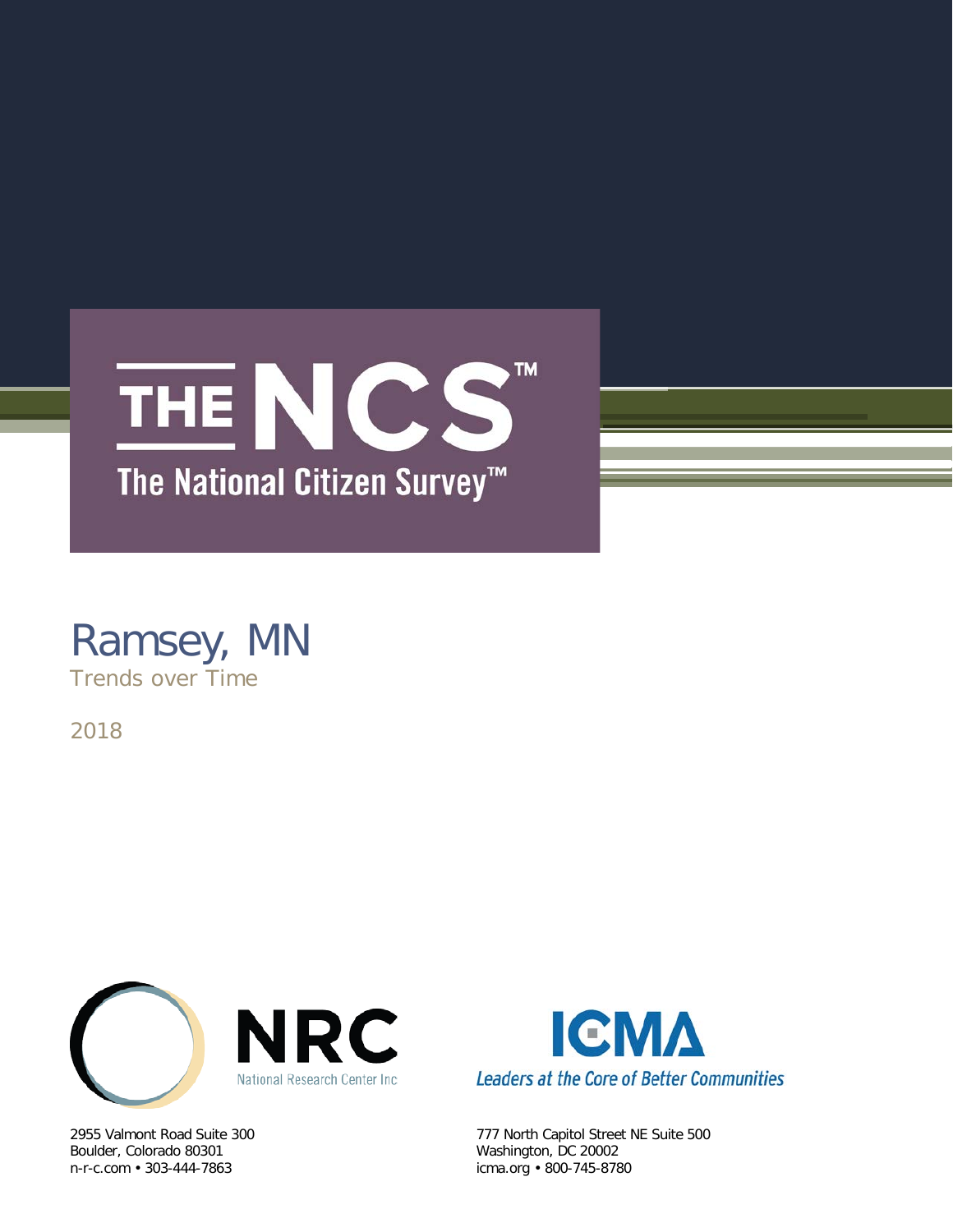# **Summary**

The National Citizen Survey™ (The NCS™) is a collaborative effort between National Research Center, Inc. (NRC) and the International City/County Management Association (ICMA). The survey and its administration are standardized to assure high quality research methods and directly comparable results across The NCS communities. The NCS captures residents' opinions within the three pillars of a community (Community Characteristics, Governance and Participation) across eight central facets of community (Safety, Mobility, Natural Environment, Built Environment, Economy, Recreation and Wellness, Education and Enrichment and Community Engagement). This report discusses trends over time, comparing the 2018 ratings for the City of Ramsey to its previous survey results in 2014 and 2016. Additional reports and technical appendices are available under separate cover.

Trend data for Ramsey represent important comparison data and should be examined for improvements or declines. Deviations from stable trends over time, especially, represent opportunities for understanding how local policies, programs or public information may have affected residents' opinions.

Meaningful differences between survey years have been noted within the following tables as being "higher" or "lower" if the differences are greater than six percentage points between the 2016 and 2018 surveys, otherwise the comparisons between 2016 and 2018 are noted as being "similar." Additionally, benchmark comparisons for all survey years are presented for reference. Changes in the benchmark comparison over time can be impacted by various trends, including varying survey cycles for the individual communities that comprise the benchmarks, regional and national economic or other events, as well as emerging survey methodologies.

Overall, ratings in Ramsey for 2018 generally remained stable. Of the 94 items for which comparisons were available, 78 items were rated similarly in 2016 and 2018 and 16 showed an increase in ratings; no items showed a decrease in ratings. Notable trends over time included the following:

- No items trended down from 2016 to 2018.
- In the pillar of Community Characteristics, Ramsey residents were more likely in 2018 than in 2016 to give positive ratings to the city as a place to retire as well as to employment, fitness and cultural/arts/music activities.
- Residents in 2018 tended to give higher ratings to Built Environment-related services than in 2016.
- Survey respondents were more likely in 2018 to favorably rate aspects of government performance such welcoming citizen involvement and overall confidence in City government.
- Respondents were more likely in 2018 than in 2016 to believe the economy would positively impact their income. They were also more likely to have attended a City-sponsored event.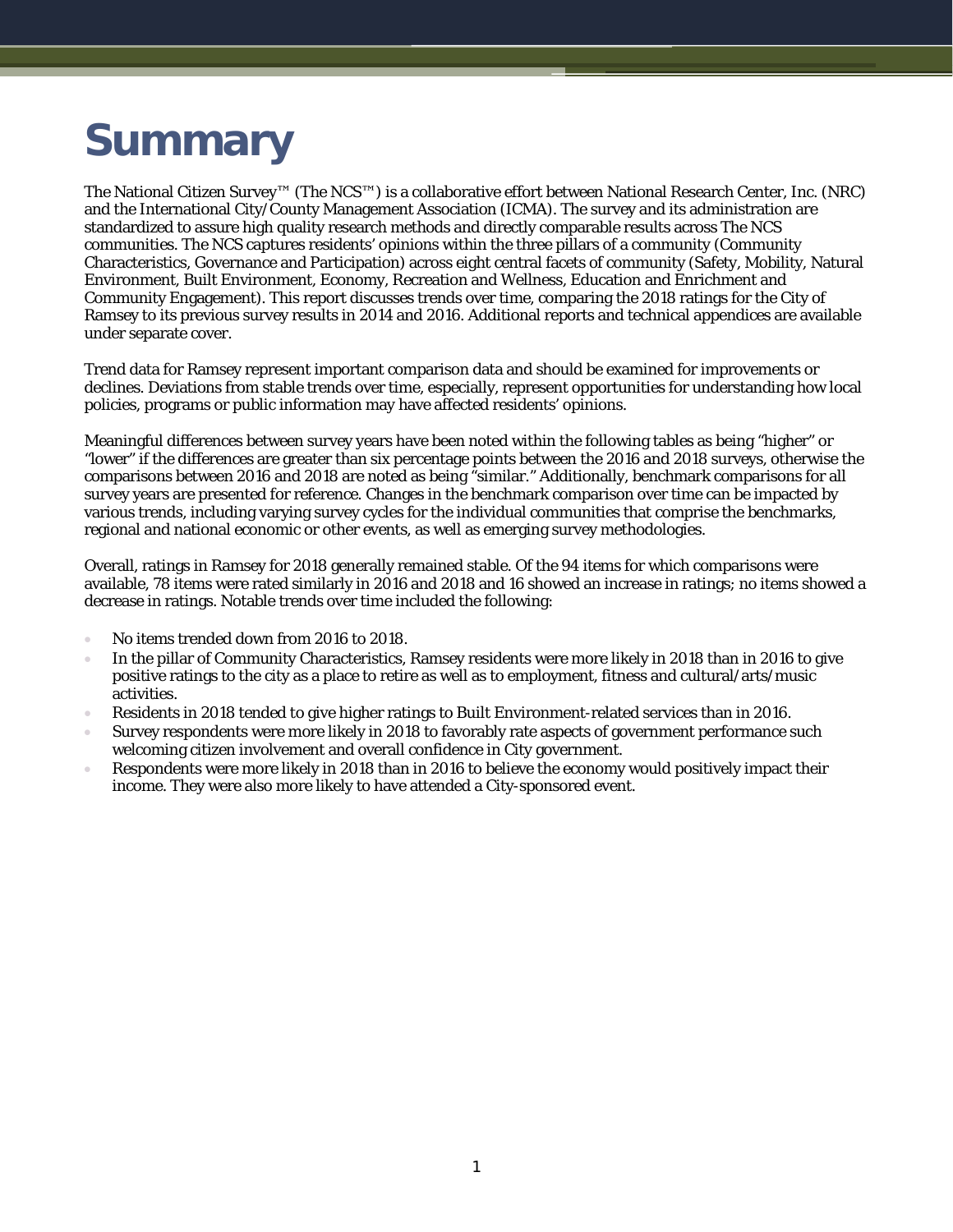#### Table 1: Community Characteristics General

|                         | Percent rating positively (e.g., excellent/good) |      |      |                              | Comparison to benchmark |         |         |
|-------------------------|--------------------------------------------------|------|------|------------------------------|-------------------------|---------|---------|
|                         | 2014                                             | 2016 | 2018 | 2018 rating compared to 2016 | 2014                    | 2016    | 2018    |
| Overall quality of life | 72%                                              | 80%  | 81%  | Similar                      | Similar                 | Similar | Similar |
| Overall image           | 51%                                              | 56%  | 60%  | Similar                      | Lower                   | Lower   | Similar |
| Place to live           | 82%                                              | 87%  | 85%  | Similar                      | Similar                 | Similar | Similar |
| Neighborhood            | 84%                                              | 87%  | 82%  | Similar                      | Similar                 | Similar | Similar |
| Place to raise children | 83%                                              | 87%  | 87%  | Similar                      | Similar                 | Similar | Similar |
| Place to retire         | 51%                                              | 48%  | 55%  | Higher                       | Lower                   | Lower   | Similar |
| Overall appearance      | 77%                                              | 73%  | 68%  | Similar                      | Similar                 | Similar | Similar |

#### Table 2: Community Characteristics by Facet

|                            |                                  | Percent rating positively (e.g., excellent/good,<br>very/somewhat safe)<br>2018 rating compared |      |      | Comparison to benchmark |               |               |               |
|----------------------------|----------------------------------|-------------------------------------------------------------------------------------------------|------|------|-------------------------|---------------|---------------|---------------|
|                            |                                  | 2014                                                                                            | 2016 | 2018 | to 2016                 | 2014          | 2016          | 2018          |
|                            | Overall feeling of safety        | 90%                                                                                             | 90%  | 90%  | Similar                 | Similar       | Similar       | Similar       |
|                            | Safe in neighborhood             | 94%                                                                                             | 98%  | 97%  | Similar                 | Similar       | Similar       | Similar       |
| Safety                     | Safe downtown/commercial areas   | 94%                                                                                             | 96%  | 96%  | Similar                 | Similar       | Similar       | Similar       |
|                            | Overall ease of travel           | 68%                                                                                             | 69%  | 69%  | Similar                 | Similar       | Similar       | Similar       |
|                            | Paths and walking trails         | 75%                                                                                             | 68%  | 69%  | Similar                 | Similar       | Similar       | Similar       |
|                            | Ease of walking                  | 70%                                                                                             | 66%  | 67%  | Similar                 | Similar       | Similar       | Similar       |
|                            | Travel by bicycle                | 66%                                                                                             | 60%  | 62%  | Similar                 | Similar       | Similar       | Similar       |
|                            | Travel by car                    | 64%                                                                                             | 67%  | 69%  | Similar                 | Similar       | Similar       | Similar       |
| Mobility                   | Traffic flow                     | 55%                                                                                             | 56%  | 59%  | Similar                 | Similar       | Similar       | Similar       |
|                            | Overall natural environment      | 84%                                                                                             | 81%  | 84%  | Similar                 | Similar       | Similar       | Similar       |
| <b>Natural Environment</b> | <b>Cleanliness</b>               | 82%                                                                                             | 80%  | 74%  | Similar                 | Similar       | Similar       | Similar       |
|                            | Overall built environment        | 56%                                                                                             | 56%  | 58%  | Similar                 | Similar       | Similar       | Similar       |
|                            | New development in Ramsey        | 48%                                                                                             | 47%  | 42%  | Similar                 | Similar       | Similar       | Similar       |
|                            | Affordable quality housing       | 69%                                                                                             | 67%  | 64%  | Similar                 | Higher        | Higher        | Higher        |
|                            | Housing options                  | 75%                                                                                             | 73%  | 68%  | Similar                 | Higher        | Similar       | Similar       |
| <b>Built Environment</b>   | Public places                    | 50%                                                                                             | 56%  | 51%  | Similar                 | Similar       | Similar       | Lower         |
|                            | Overall economic health          | 50%                                                                                             | 51%  | 54%  | Similar                 | Similar       | Similar       | Similar       |
|                            |                                  |                                                                                                 |      |      |                         |               |               | Much          |
|                            | Vibrant downtown/commercial area | 21%                                                                                             | 20%  | 20%  | Similar                 | Lower         | Lower         | lower         |
|                            | <b>Business and services</b>     | 49%                                                                                             | 43%  | 46%  | Similar                 | Lower         | Lower         | Lower         |
|                            | Cost of living                   | 49%                                                                                             | 49%  | 50%  | Similar                 | Similar       | Similar       | Similar       |
|                            | Shopping opportunities           | 23%                                                                                             | 20%  | 20%  | Similar                 | Much<br>lower | Much<br>lower | Much<br>lower |
|                            | <b>Employment opportunities</b>  | 27%                                                                                             | 24%  | 31%  | Higher                  | Similar       | Similar       | Similar       |
| Economy                    | Place to visit                   | 35%                                                                                             | 35%  | 39%  | Similar                 | Lower         | Lower         | Lower         |
|                            |                                  |                                                                                                 |      |      |                         |               |               |               |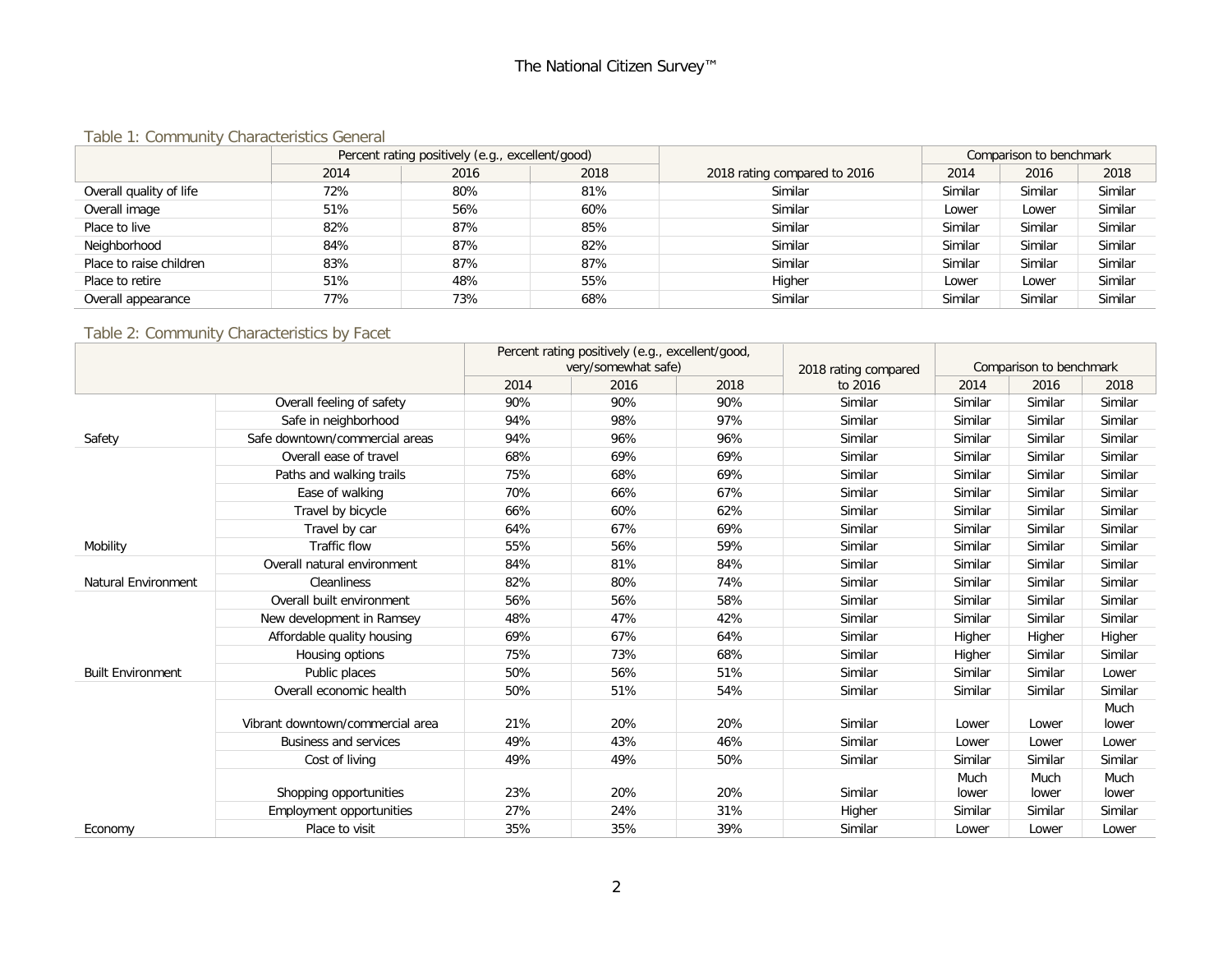|                |                                                      |      | Percent rating positively (e.g., excellent/good,<br>very/somewhat safe) |      | 2018 rating compared | Comparison to benchmark |         |         |
|----------------|------------------------------------------------------|------|-------------------------------------------------------------------------|------|----------------------|-------------------------|---------|---------|
|                |                                                      | 2014 | 2016                                                                    | 2018 | to 2016              | 2014                    | 2016    | 2018    |
|                | Place to work                                        | 42%  | 49%                                                                     | 50%  | Similar              | Lower                   | Similar | Similar |
|                | Health and wellness                                  | 66%  | 63%                                                                     | 59%  | Similar              | Similar                 | Similar | Similar |
| Recreation and | Recreational opportunities                           | 53%  | 50%                                                                     | 50%  | Similar              | Similar                 | Similar | Lower   |
| Wellness       | Fitness opportunities                                | 60%  | 55%                                                                     | 64%  | Higher               | Similar                 | Similar | Similar |
|                | Education and enrichment opportunities               | 54%  | 52%                                                                     | 53%  | Similar              | Lower                   | Similar | Lower   |
|                | Cultural/arts/music activities                       | 41%  | 37%                                                                     | 44%  | Higher               | Similar                 | Lower   | Similar |
|                | Adult education                                      | 54%  | 46%                                                                     | 52%  | Similar              | Similar                 | Similar | Similar |
| Education and  | K-12 education                                       | 75%  | 72%                                                                     | 71%  | Similar              | Similar                 | Similar | Similar |
| Enrichment     | Child care/preschool                                 | 69%  | 56%                                                                     | 61%  | Similar              | Similar                 | Similar | Similar |
| Community      | Opportunities to participate in community<br>matters | 52%  | 47%                                                                     | 51%  | Similar              | Similar                 | Similar | Similar |
| Engagement     | Opportunities to volunteer                           | 55%  | 46%                                                                     | 49%  | Similar              | Lower                   | Lower   | Lower   |

#### Table 3: Governance General

|                                             | Percent rating positively (e.g., excellent/good) |      |      |                              | Comparison to benchmark |         |         |
|---------------------------------------------|--------------------------------------------------|------|------|------------------------------|-------------------------|---------|---------|
|                                             | 2014                                             | 2016 | 2018 | 2018 rating compared to 2016 | 2014                    | 2016    | 2018    |
| Services provided by Ramsey                 | 74%                                              | 73%  | 76%  | Similar                      | Similar                 | Similar | Similar |
| Customer service                            | 79%                                              | 81%  | 81%  | Similar                      | Similar                 | Similar | Similar |
| Value of services for taxes paid            | 44%                                              | 45%  | 45%  | Similar                      | Similar                 | Similar | Similar |
| Overall direction                           | 48%                                              | 46%  | 49%  | Similar                      | Similar                 | Similar | Similar |
| Welcoming citizen involvement               | 48%                                              | 48%  | 55%  | Higher                       | Similar                 | Similar | Similar |
| Confidence in City government               | 43%                                              | 45%  | 51%  | Higher                       | Similar                 | Similar | Similar |
| Acting in the best interest of Ramsey       | 43%                                              | 48%  | 56%  | Higher                       | Similar                 | Similar | Similar |
| Being honest                                | 47%                                              | 50%  | 60%  | Higher                       | Similar                 | Similar | Similar |
| Treating all residents fairly               | 52%                                              | 56%  | 58%  | Similar                      | Similar                 | Similar | Similar |
| Services provided by the Federal Government | <b>NA</b>                                        | 37%  | 45%  | Higher                       | <b>NA</b>               | Similar | Similar |

#### Table 4: Governance by Facet

|          |                     | Percent rating positively (e.g., excellent/good) |      |      |                              | Comparison to benchmark |         |         |
|----------|---------------------|--------------------------------------------------|------|------|------------------------------|-------------------------|---------|---------|
|          |                     | 2014                                             | 2016 | 2018 | 2018 rating compared to 2016 | 2014                    | 2016    | 2018    |
|          | Police              | 86%                                              | 90%  | 91%  | Similar                      | Similar                 | Similar | Similar |
|          | Fire                | 92%                                              | 93%  | 95%  | Similar                      | Similar                 | Similar | Similar |
|          | Crime prevention    | 80%                                              | 79%  | 84%  | Similar                      | Similar                 | Similar | Similar |
|          | Fire prevention     | 83%                                              | 81%  | 82%  | Similar                      | Similar                 | Similar | Similar |
| Safety   | Animal control      | 60%                                              | 62%  | 61%  | Similar                      | Similar                 | Similar | Similar |
|          | Traffic enforcement | 68%                                              | 76%  | 75%  | Similar                      | Similar                 | Similar | Similar |
| Mobility | Street repair       | 45%                                              | 40%  | 43%  | Similar                      | Similar                 | Similar | Similar |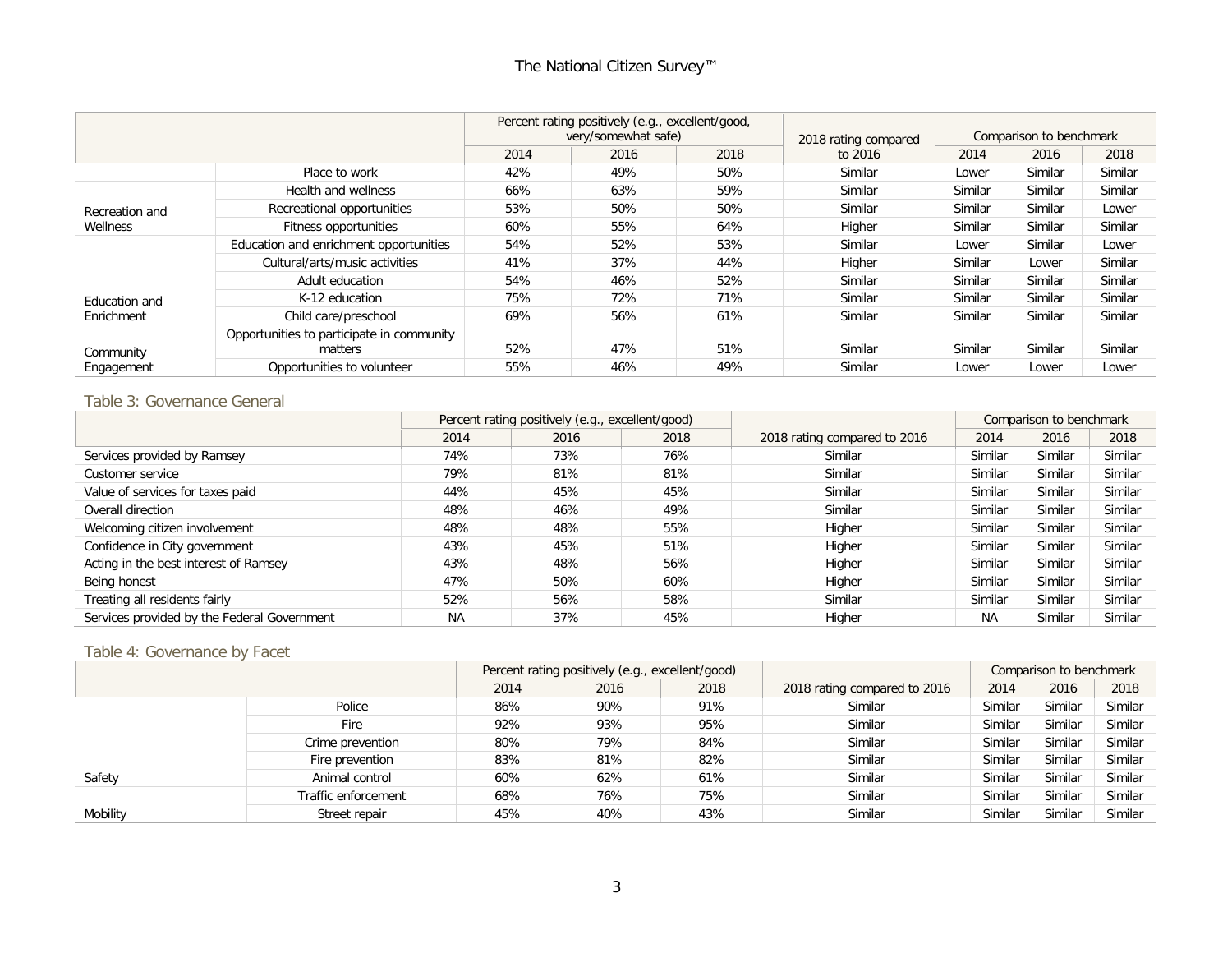|                                |                               |      | Percent rating positively (e.g., excellent/good) |      |                              |         | Comparison to benchmark |         |
|--------------------------------|-------------------------------|------|--------------------------------------------------|------|------------------------------|---------|-------------------------|---------|
|                                |                               | 2014 | 2016                                             | 2018 | 2018 rating compared to 2016 | 2014    | 2016                    | 2018    |
|                                | Street cleaning               | 57%  | 60%                                              | 56%  | Similar                      | Similar | Similar                 | Similar |
|                                | Street lighting               | 55%  | 57%                                              | 59%  | Similar                      | Similar | Similar                 | Similar |
|                                | Snow removal                  | 55%  | 62%                                              | 58%  | Similar                      | Similar | Similar                 | Similar |
|                                | Sidewalk maintenance          | 61%  | 65%                                              | 60%  | Similar                      | Similar | Similar                 | Similar |
|                                | Traffic signal timing         | 42%  | 46%                                              | 52%  | Higher                       | Similar | Similar                 | Similar |
|                                | Drinking water                | 72%  | 72%                                              | 76%  | Similar                      | Similar | Similar                 | Similar |
| <b>Natural Environment</b>     | Natural areas preservation    | 69%  | 57%                                              | 63%  | Similar                      | Similar | Similar                 | Similar |
|                                | Storm drainage                | 73%  | 71%                                              | 75%  | Similar                      | Similar | Similar                 | Similar |
|                                | Sewer services                | 81%  | 78%                                              | 84%  | Higher                       | Similar | Similar                 | Similar |
|                                | Land use, planning and zoning | 43%  | 37%                                              | 44%  | Higher                       | Similar | Similar                 | Similar |
| <b>Built Environment</b>       | Code enforcement              | 40%  | 44%                                              | 50%  | Higher                       | Similar | Similar                 | Similar |
| Economy                        | Economic development          | 43%  | 41%                                              | 47%  | Higher                       | Similar | Similar                 | Similar |
|                                | City parks                    | 75%  | 77%                                              | 76%  | Similar                      | Similar | Similar                 | Similar |
| <b>Recreation and Wellness</b> | <b>Recreation centers</b>     | 59%  | 53%                                              | 59%  | Similar                      | Lower   | Lower                   | Similar |
| <b>Community Engagement</b>    | Public information            | 58%  | 57%                                              | 61%  | Similar                      | Similar | Similar                 | Similar |

#### Table 5: Participation General

|                            | Percent rating positively (e.g., always/sometimes, more than once a month, yes) |      |      | Comparison to benchmark      |         |         |         |
|----------------------------|---------------------------------------------------------------------------------|------|------|------------------------------|---------|---------|---------|
|                            | 2014                                                                            | 2016 | 2018 | 2018 rating compared to 2016 | 2014    | 2016    | 2018    |
| Sense of community         | 45%                                                                             | 51%  | 48%  | Similar                      | _ower   | Similar | Similar |
| Recommend Ramsey           | 82%                                                                             | 86%  | 84%  | Similar                      | Similar | Similar | Similar |
| Remain in Ramsey           | 85%                                                                             | 86%  | 86%  | Similar                      | Similar | Similar | Similar |
| Contacted Ramsey employees | 44%                                                                             | 40%  | 38%  | Similar                      | Similar | Similar | Similar |

#### Table 6: Participation by Facet

|                          |                                                  |      | Percent rating positively (e.g., always/sometimes, more than<br>once a month, yes) | 2018 rating compared |         | Comparison to benchmark |         |         |
|--------------------------|--------------------------------------------------|------|------------------------------------------------------------------------------------|----------------------|---------|-------------------------|---------|---------|
|                          |                                                  | 2014 | 2016                                                                               | 2018                 | to 2016 | 2014                    | 2016    | 2018    |
|                          | Did NOT report a crime                           | 90%  | 85%                                                                                | 81%                  | Similar | Higher                  | Similar | Similar |
| Safety                   | Was NOT the victim of a crime                    | 94%  | 92%                                                                                | 94%                  | Similar | Similar                 | Similar | Similar |
|                          | Used public transportation instead<br>of driving | 38%  | 35%                                                                                | 36%                  | Similar | Similar                 | Similar | Similar |
| Mobility                 | Walked or biked instead of driving               | 56%  | 65%                                                                                | 63%                  | Similar | Similar                 | Similar | Similar |
| Natural Environment      | Recycled at home                                 | 95%  | 96%                                                                                | 97%                  | Similar | Higher                  | Higher  | Higher  |
| <b>Built Environment</b> | NOT under housing cost stress                    | 78%  | 80%                                                                                | 79%                  | Similar | Higher                  | Higher  | Higher  |
|                          | Purchased goods or services in<br>Ramsey         | 95%  | 90%                                                                                | 88%                  | Similar | Similar                 | Similar | Similar |
| Economy                  | Economy will have positive impact<br>on income   | 29%  | 29%                                                                                | 40%                  | Higher  | Similar                 | Similar | Similar |